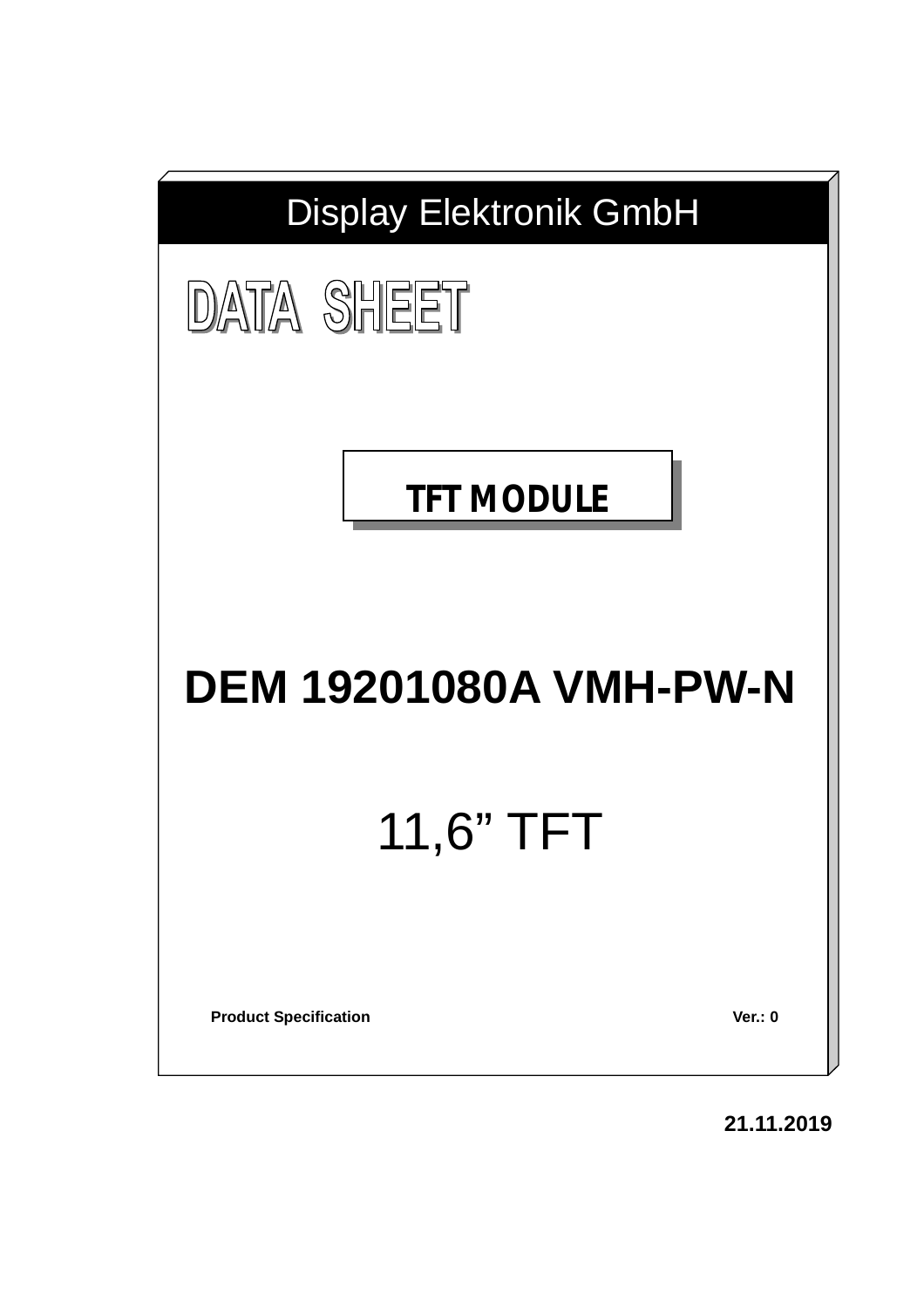# **Revision History**

| <b>Revision</b> | <b>Date</b> | Originator | <b>Detail</b>          | <b>Remarks</b> |
|-----------------|-------------|------------|------------------------|----------------|
| $\pmb{0}$       | 21.11.2019  | ZDT        | <b>Initial Release</b> |                |
|                 |             |            |                        |                |
|                 |             |            |                        |                |
|                 |             |            |                        |                |
|                 |             |            |                        |                |
|                 |             |            |                        |                |
|                 |             |            |                        |                |
|                 |             |            |                        |                |
|                 |             |            |                        |                |
|                 |             |            |                        |                |
|                 |             |            |                        |                |
|                 |             |            |                        |                |
|                 |             |            |                        |                |
|                 |             |            |                        |                |
|                 |             |            |                        |                |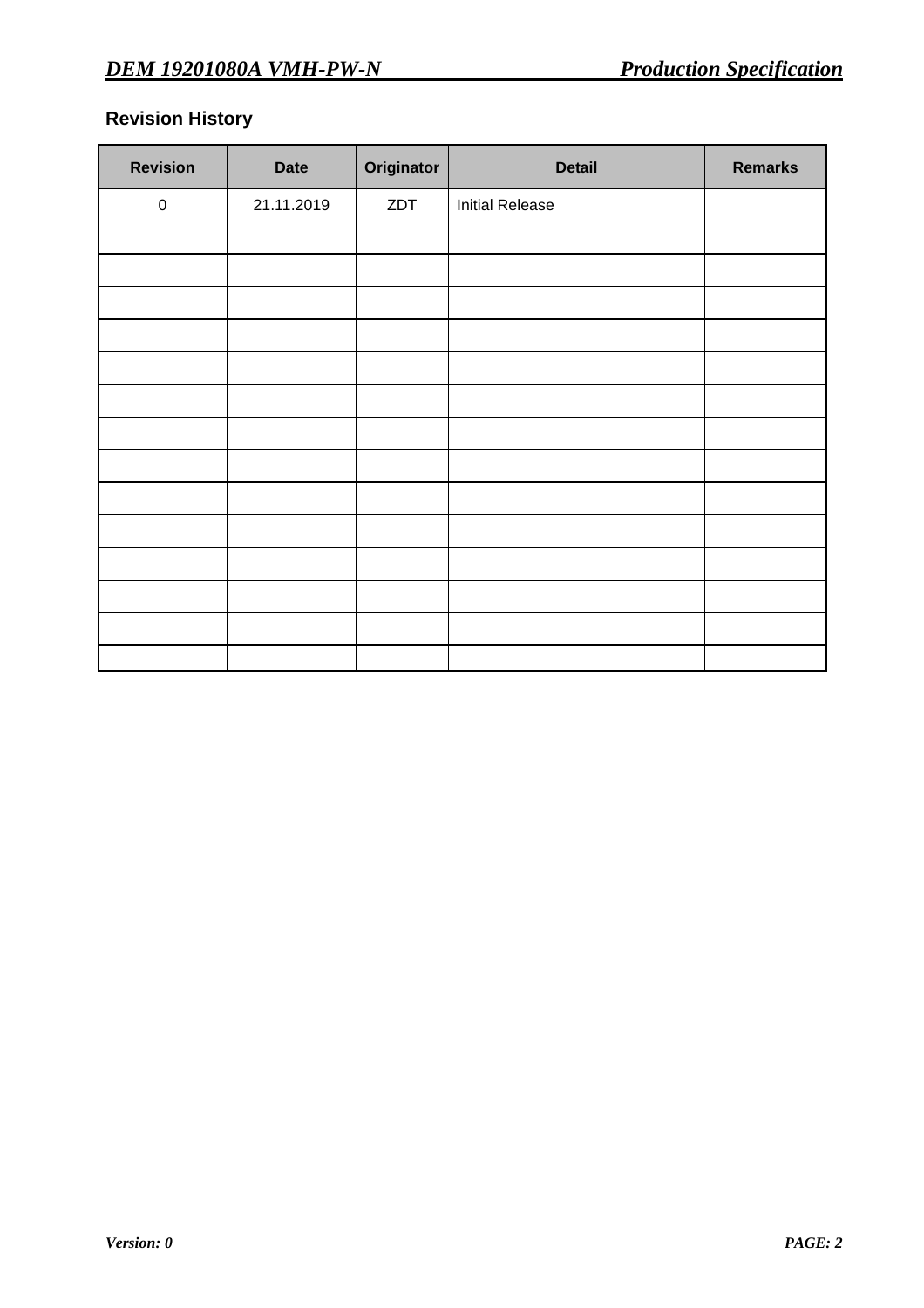## **Table of Contents**

| No. |       | Item | Page |
|-----|-------|------|------|
| 1.  |       |      |      |
| 2.  |       |      |      |
| 3.  |       |      |      |
| 4.  |       |      |      |
| 5.  |       |      |      |
|     | 5.1.  |      |      |
|     | 5.2.  |      |      |
| 6.  |       |      |      |
|     | 6.1.  |      |      |
|     | 6.2.  |      |      |
|     | 6.3.  |      |      |
|     | 6.4.  |      |      |
|     | 6.5.  |      |      |
|     | 6.6.  |      |      |
| 7.  |       |      |      |
| 8.  |       |      |      |
| 9.  |       |      |      |
|     |       |      |      |
|     |       |      |      |
|     | 10.2. |      |      |
|     |       |      |      |
|     |       |      |      |
|     | 10.5. |      |      |
|     | 10.6. |      |      |
|     | 10.7. |      |      |
|     | 10.8. |      |      |
|     |       |      |      |
|     |       |      |      |
|     |       |      |      |
|     |       |      |      |
|     |       |      |      |
|     |       |      |      |
|     |       |      |      |
|     |       |      |      |
|     |       |      |      |
|     |       |      |      |
|     |       |      |      |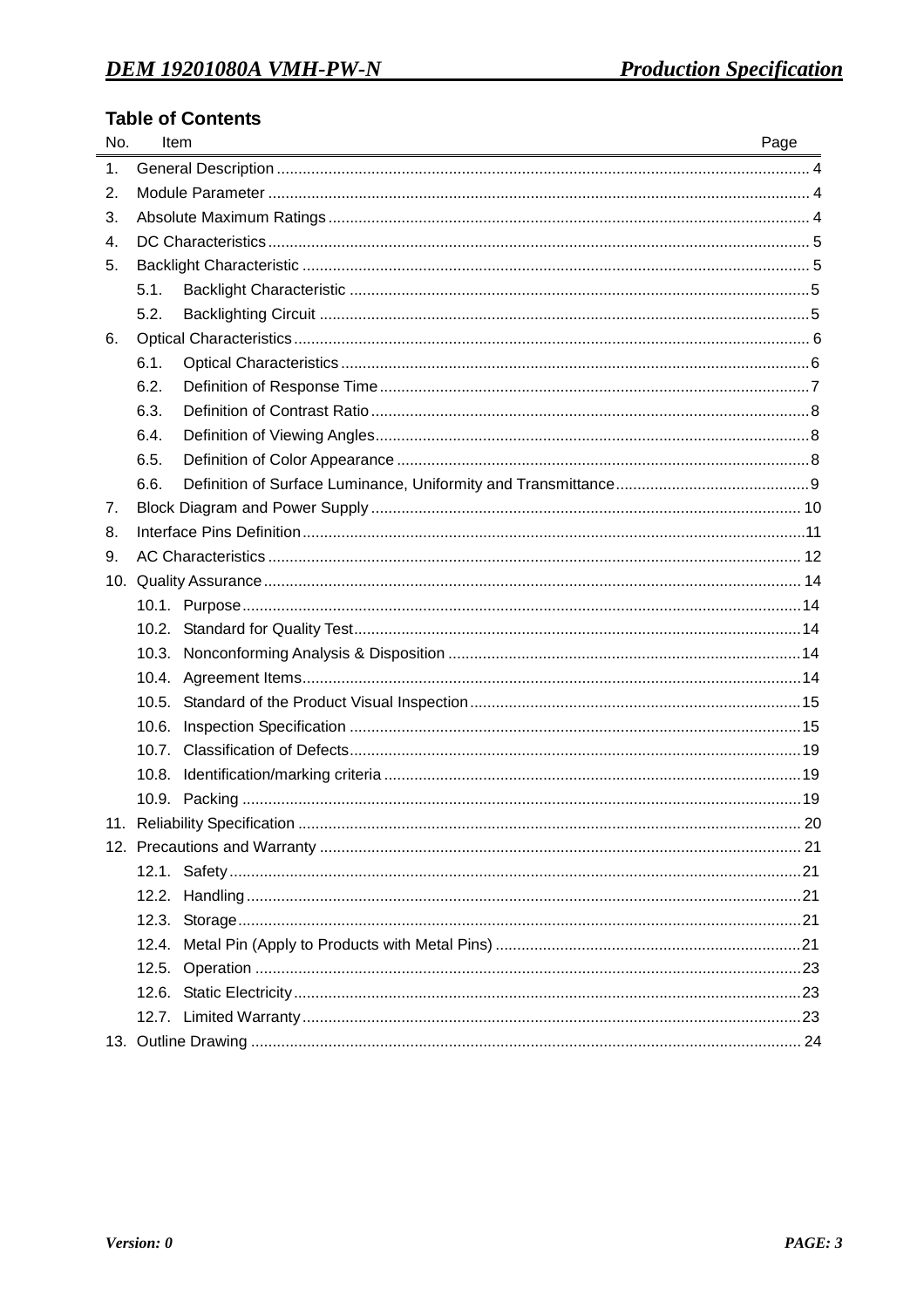### **1. General Description**

The specification is a transmissive type color active matrix liquid crystal display (LCD) which uses amorphous thin film transistor (TFT) as switching devices. This product is composed of a TFT-LCD panel, driver ICs and a backlight unit.

## **2. Module Parameter**

| <b>Features</b>                             | <b>Details</b>                    | <b>Unit</b>   |
|---------------------------------------------|-----------------------------------|---------------|
| Display Size(Diagonal)                      | 11.6"                             |               |
| Display Mode                                | Transmissive / Normally black     |               |
| Resolution                                  | 1920 RGB x 1080                   | <b>Pixels</b> |
| <b>View Direction</b>                       | <b>FULL View</b>                  | Best Image    |
| <b>Module Outline</b>                       | 267.72 x 164.42 x 6.10<br>(Note1) | mm            |
| Active Area                                 | 256.32 x 144.18                   | mm            |
| <b>Pixel Pitch</b>                          | 133.50 x 133.50                   | um            |
| <b>Pixel Arrangement</b>                    | <b>RGB Vertical Stripe</b>        |               |
| <b>Surface Treatment</b>                    | Anti-Glare                        |               |
| <b>Display Colors</b>                       | 16.7 Million                      |               |
| Interface                                   | <b>EPD</b> Interface              |               |
| without the<br>Touch<br>With<br>or<br>Panel | Without                           |               |
| <b>Operating Temperature</b>                | $-20 - 70$                        | °C            |
| Storage Temperature                         | $-30 - 80$                        | °C            |
| Weight                                      | (370)                             | g             |

Note 1: Inclusive hooks, posts, FFC/FPC tail etc.

## **3. Absolute Maximum Ratings**

 $V$ ss=0V, Ta=25<sup>o</sup>C

| <b>Item</b>                  | <b>Symbol</b> | Min.   | Max. | Unit |
|------------------------------|---------------|--------|------|------|
| Digital Supply Voltage       | LCD VDD       | $-0.3$ | 4.O  |      |
| Storage Temperature          | STG           | -30    | 80   |      |
| <b>Operating Temperature</b> | <b>OP</b>     | $-20$  |      | ٥C   |

**Note 1:** If Ta below 50ºC, the maximal humidity is 90%RH, if Ta over 50ºC, absolute humidity should be less than 60%RH.

**Note 2:** The response time will be extremely slow when the operating temperature is around -10℃, and the back ground will become darker at high temperature operating.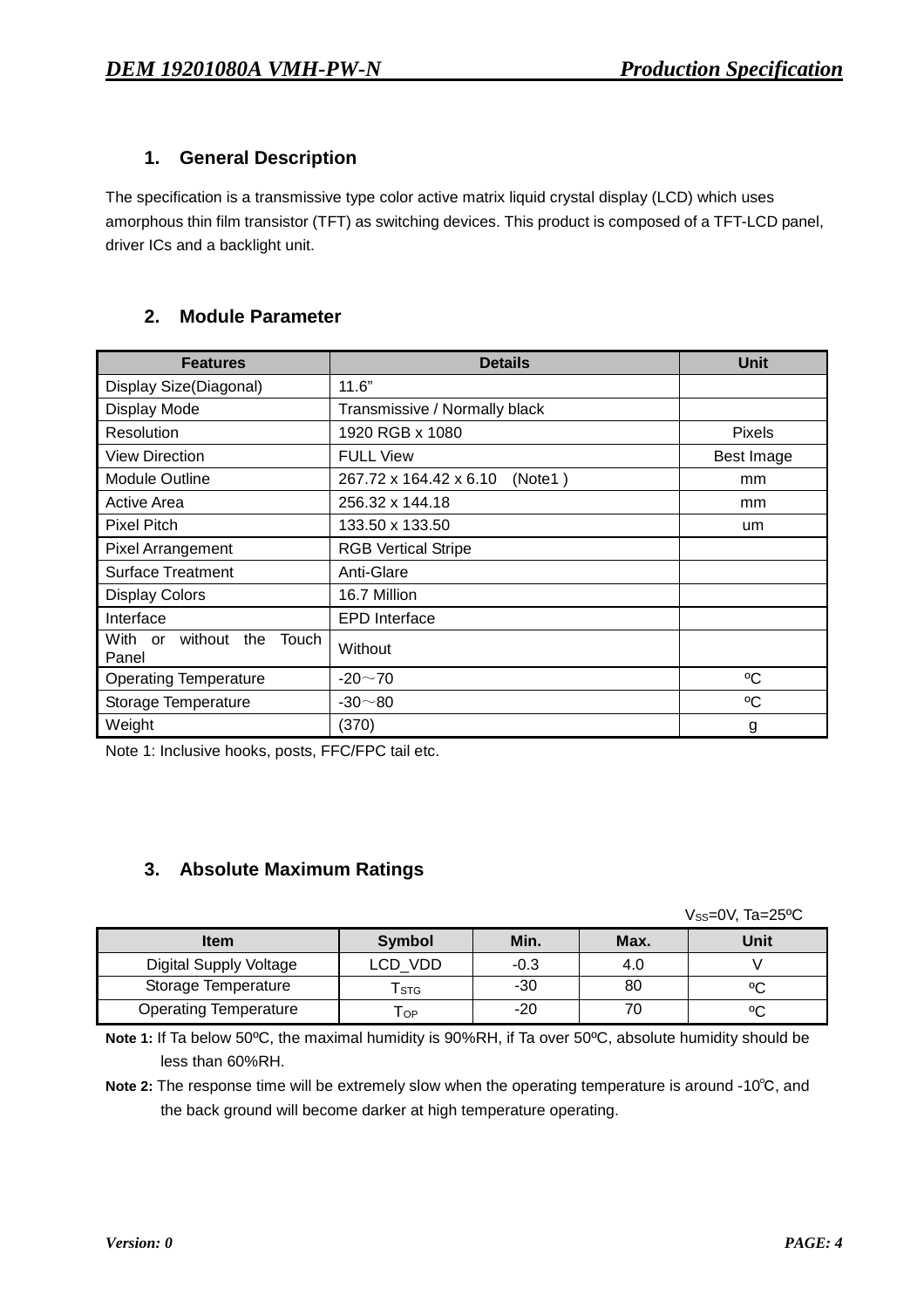## **4. DC Characteristics**

| <b>Item</b>                             | <b>Symbol</b>   | Min.                     | Typ.           | Max.        | Unit  |    |
|-----------------------------------------|-----------------|--------------------------|----------------|-------------|-------|----|
| Supply Voltage                          | LCD VDD         | 3.0                      | 3.3            | 3.6         |       |    |
| <b>HPD High Level Output Voltage</b>    |                 | <b>VOHHPD</b>            | $\blacksquare$ | LCD VDD-0.1 |       |    |
| <b>HPD Low Level Output Voltage</b>     | <b>VOLHPD</b>   | $\overline{\phantom{a}}$ |                |             |       |    |
| <b>Current Consumption</b><br>All White | Logic<br>Analog | $ICC+$ $III$             | ۰              | (212)       | (364) | mA |

## **5. Backlight Characteristic**

### **5.1. Backlight Characteristic**

| <b>Item</b>              | <b>Symbol</b>           | <b>Condition</b>                                               | Min.   | Typ.   | Max. | <b>Unit</b> |  |
|--------------------------|-------------------------|----------------------------------------------------------------|--------|--------|------|-------------|--|
| <b>Forward Voltage</b>   | VF                      | Ta=25 °C, $I_F = 180$ mA                                       | 28     | 30     | 33   |             |  |
| <b>Forward Current</b>   | I۴                      | -                                                              | ٠      | 180    | 240  | mA          |  |
| <b>Power Dissipation</b> | P <sub>D</sub>          | ۰                                                              |        | 5400   | 7920 | mW          |  |
| Uniformity               | Avg                     |                                                                | 70     | 80     |      | %           |  |
| LED Lifetime (25°C)      |                         |                                                                | 20,000 | 30,000 |      | <b>Hrs</b>  |  |
| <b>Drive Method</b>      | <b>Constant Current</b> |                                                                |        |        |      |             |  |
| <b>LED Configuration</b> |                         | 40 White LEDs (10 LEDs in one string and 4 groups in parallel) |        |        |      |             |  |

Note1: LED life time defined as follows: The final brightness is at 50% of original brightness. The environmental conducted under ambient air flow, at Ta=25 $\pm$ 2 °C,60%RH $\pm$ 5%, IF=45mA/LED.

### **5.2. Backlighting Circuit**

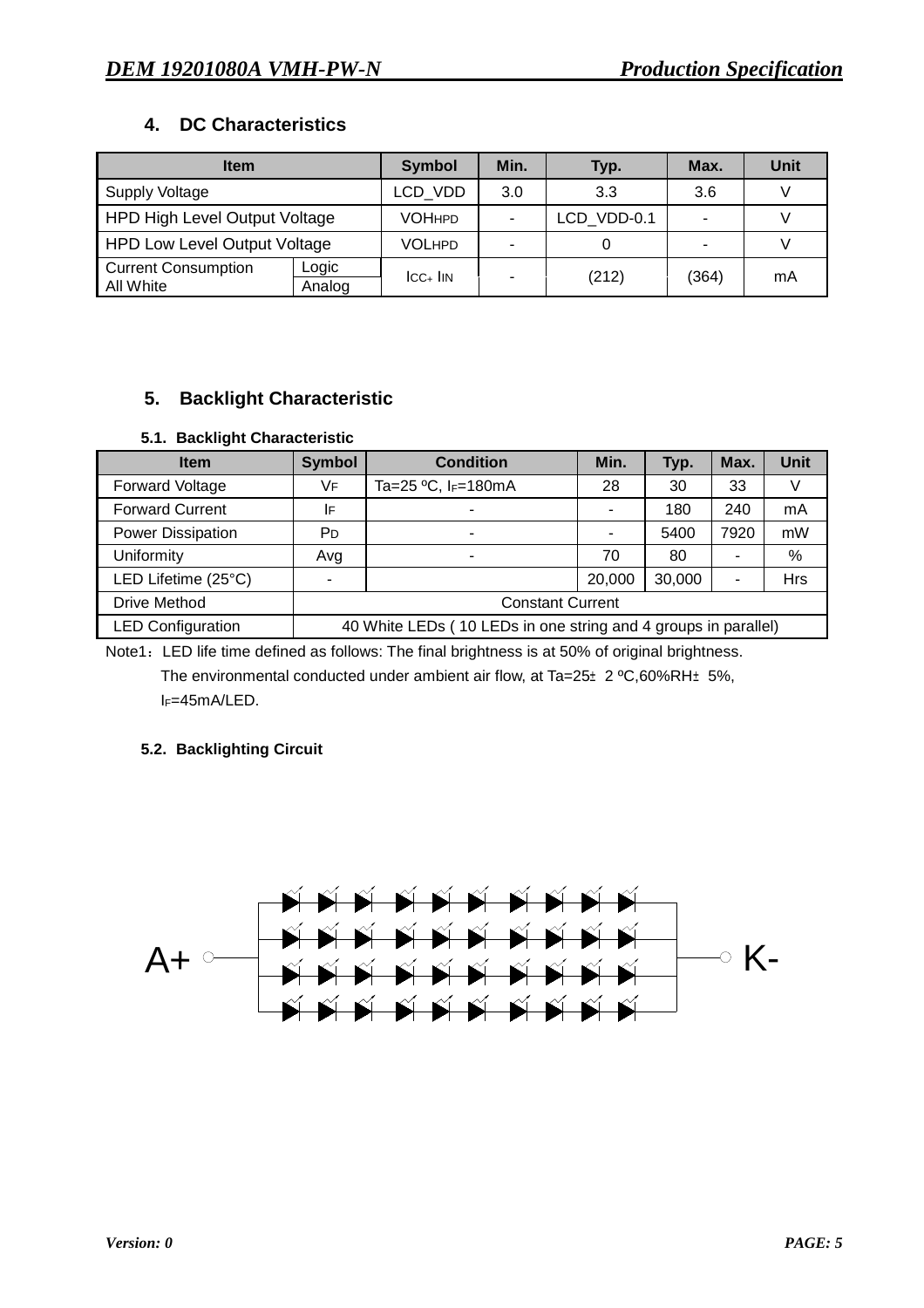## **6. Optical Characteristics**

### **6.1. Optical Characteristics**

#### Ta=25ºC, LCD\_VCC=3.3V

|  | Item                                                             |             |               | <b>Condition</b> |                | <b>Specification</b> |                          |                   |
|--|------------------------------------------------------------------|-------------|---------------|------------------|----------------|----------------------|--------------------------|-------------------|
|  |                                                                  |             | <b>Symbol</b> |                  | Min.           | Typ.                 | Max.                     | <b>Unit</b>       |
|  | Luminance On                                                     |             |               |                  |                |                      |                          |                   |
|  | TFT( $I_f$ =45mA/LED)                                            |             | Lv            |                  | 360            | 450                  | $\overline{\phantom{m}}$ | cd/m <sup>2</sup> |
|  | Contrast Ratio(See 6.3)                                          |             | <b>CR</b>     |                  | (700)          | (1000)               | $\overline{\phantom{m}}$ |                   |
|  | Response Time<br>(See 6.2)                                       |             | $TR+TF$       |                  |                | 25                   |                          | ms                |
|  |                                                                  |             | <b>XR</b>     |                  | $\frac{1}{2}$  | (0.640)              | $\blacksquare$           |                   |
|  | Backlight On (Transmissive Mode)<br>Red<br>Green<br>Chromaticity |             | YR            |                  | -              | (0.330)              | $\overline{\phantom{m}}$ |                   |
|  |                                                                  |             | XG            |                  | $\blacksquare$ | (0.300)              | $\blacksquare$           |                   |
|  |                                                                  |             | YG            |                  | -              | (0.600)              | $\blacksquare$           |                   |
|  | Transmissive<br>(See 6.5)                                        | <b>Blue</b> | Xв            |                  | $\blacksquare$ | (0.150)              | $\overline{\phantom{a}}$ |                   |
|  |                                                                  |             | YB            |                  | -              | (0.060)              | $\overline{\phantom{a}}$ |                   |
|  |                                                                  |             | Xw            |                  | $\blacksquare$ | (0.313)              | ۰                        |                   |
|  |                                                                  | White       | Yw            |                  | $\blacksquare$ | (0.329)              | $\blacksquare$           |                   |
|  |                                                                  | Horizontal  | $\theta$ X+   |                  | (80)           | (89)                 | $\overline{\phantom{a}}$ |                   |
|  | Viewing                                                          |             | θх-           | Center           | (80)           | (89)                 | ۰                        |                   |
|  | Angle<br>(See 6.4)                                               | Vertical    | $\phi$ Y+     | $CR \ge 10$      | (80)           | (89)                 | ۰                        | Deg.              |
|  |                                                                  |             | <b>φ</b> Υ-   |                  | (80)           | (89)                 | $\blacksquare$           |                   |
|  | NTSC ratio                                                       |             |               |                  |                | (72)                 | $\overline{\phantom{a}}$ | $\%$              |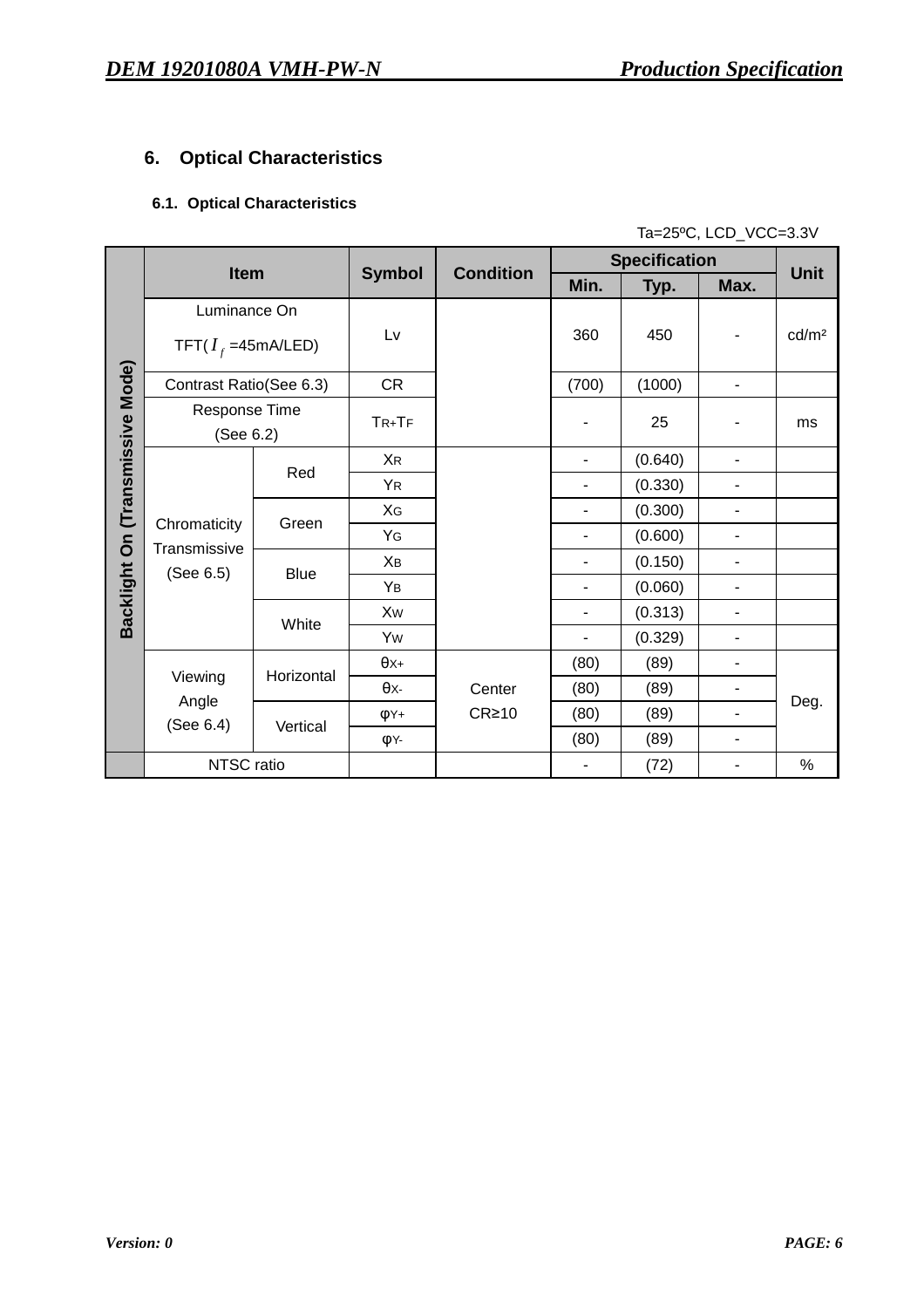#### **6.2. Definition of Response Time**

6.2.1. Normally Black Type (Negative)



Tr is the time it takes to change form non-selected stage with relative luminance 10% to selected state with relative luminance 90%;

Tf is the time it takes to change from selected state with relative luminance 90% to non-selected state with relative luminance 10%.

Note: Measuring machine: LCD-5100

6.2.2. Normally White Type (Positive)



Tr is the time it takes to change form non-selected stage with relative luminance 90% to selected state with relative luminance 10%;

Tf is the time it takes to change from selected state with relative luminance 10% to non-selected state with relative luminance 90%;

Note: Measuring machine: LCD-5100 or EQUI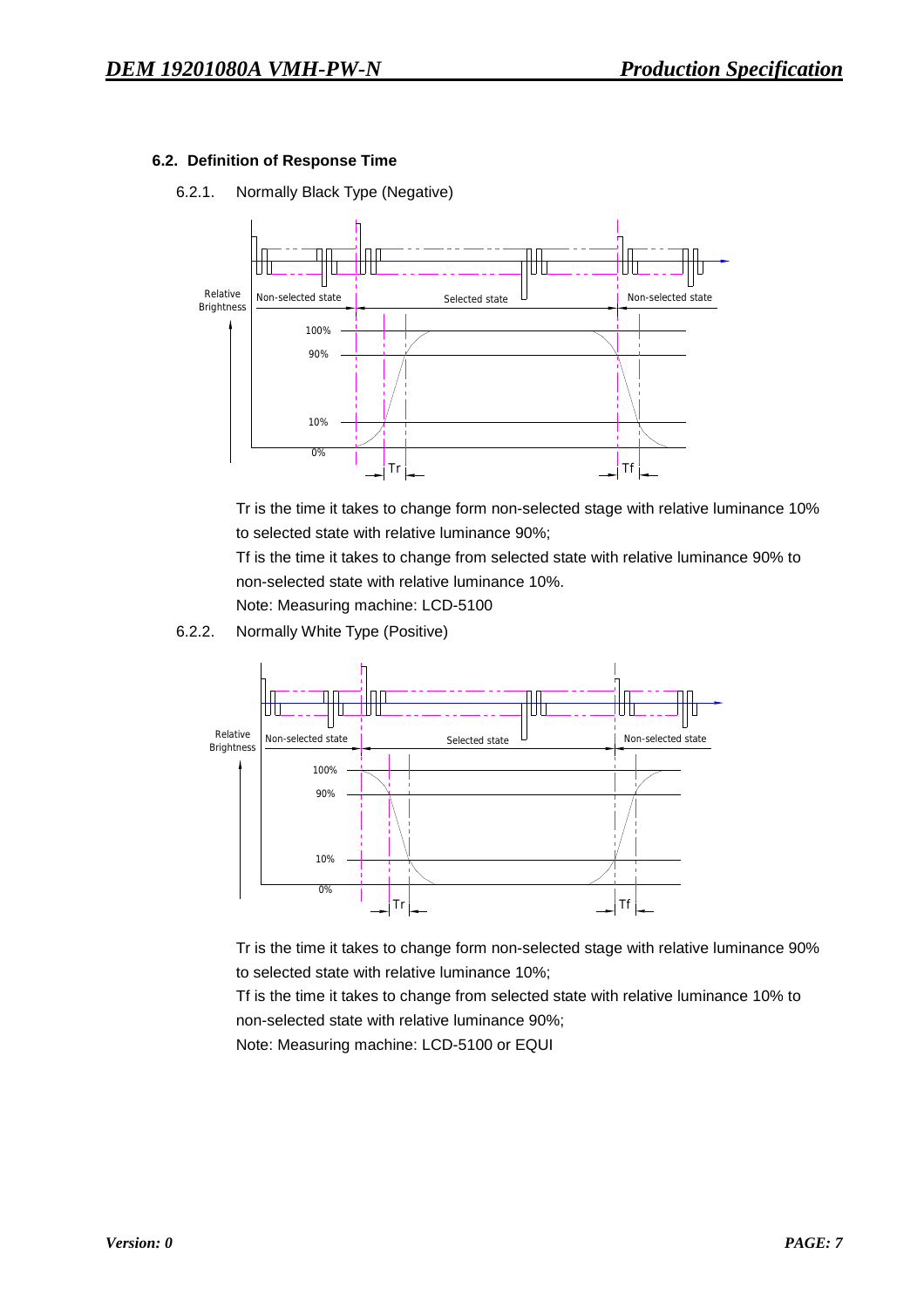#### **6.3. Definition of Contrast Ratio**

Contrast is measured perpendicular to display surface in reflective and transmissive mode. The measurement condition is:

| <b>Measuring Equipment</b>      | Eldim or Equivalent      |  |  |
|---------------------------------|--------------------------|--|--|
| <b>Measuring Point Diameter</b> | 3mm/1mm                  |  |  |
| <b>Measuring Point Location</b> | Active Area Centre Point |  |  |
| <b>Test Pattern</b>             | A: All Pixels White      |  |  |
|                                 | B: All Pixel Black       |  |  |
| <b>Contrast Setting</b>         | Maximum                  |  |  |

Definitions: CR (Contrast) = Luminance of White Pixel / Luminance of Black Pixel

#### **6.4. Definition of Viewing Angles**



Measuring machine: LCD-5100 or EQUI

#### **6.5. Definition of Color Appearance**

R,G,B and W are defined by (x, y) on the IE chromaticity diagram

NTSC=area of RGB triangle/area of NTSC triangleX100%

Measuring picture: Red, Green, Blue and White (Measuring machine: BM-7)

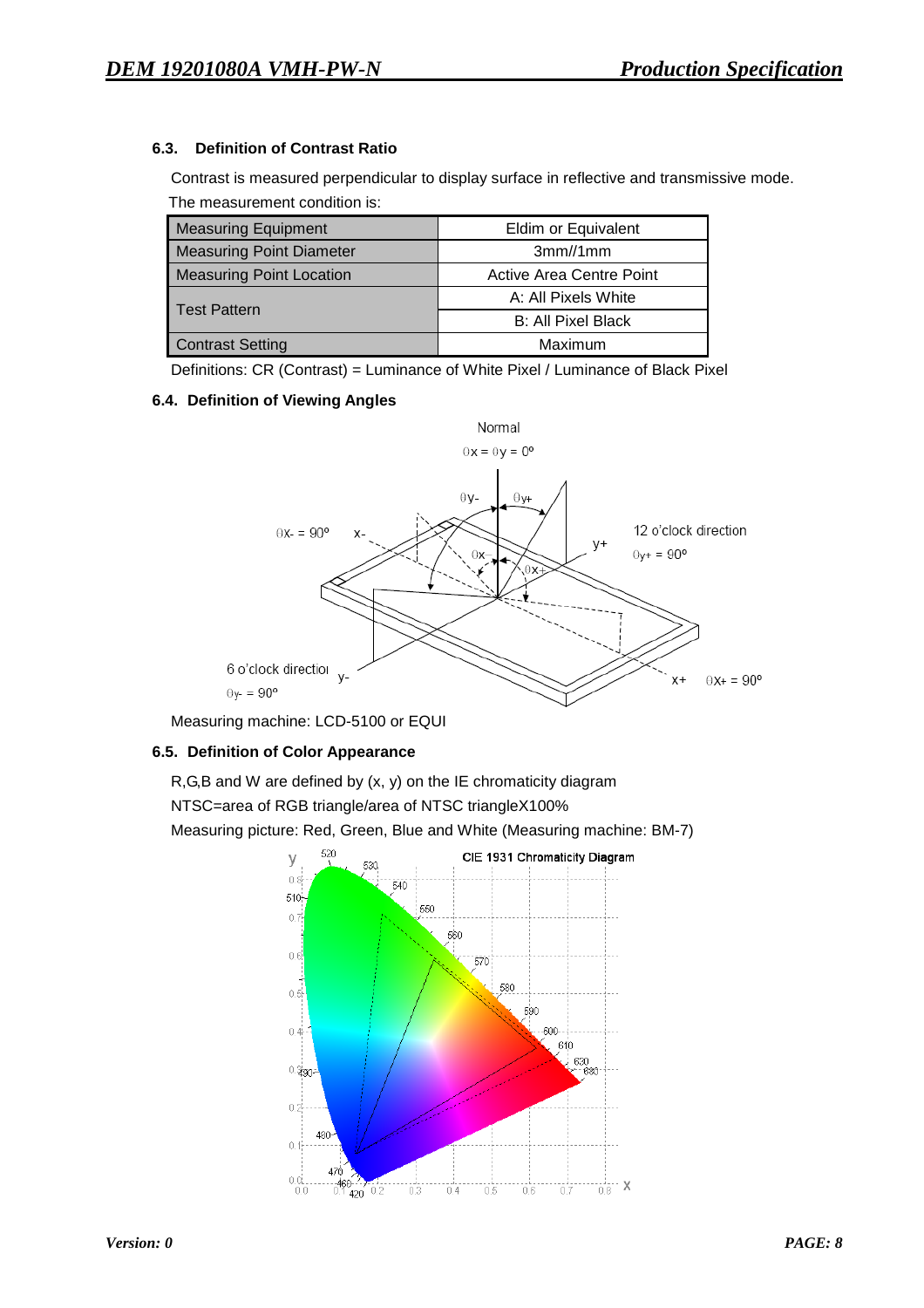#### **6.6. Definition of Surface Luminance, Uniformity and Transmittance**

Using the transmissive mode measurement approach, measure the white screen luminance of the display panel and backlight.

- 6.6.1. Surface Luminance:  $L_V$  = average ( $L_{P1}:L_{P9}$ )
- 6.6.2. Uniformity = Minimal  $(L_{P1}:L_{P9})$  / Maximal  $(L_{P1}:L_{P9})$  \* 100%
- 6.6.3. Transmittance =  $Lv$  on LCD /  $Lv$  on Backlight  $*$  100%

Note: Measuring machine: BM-7

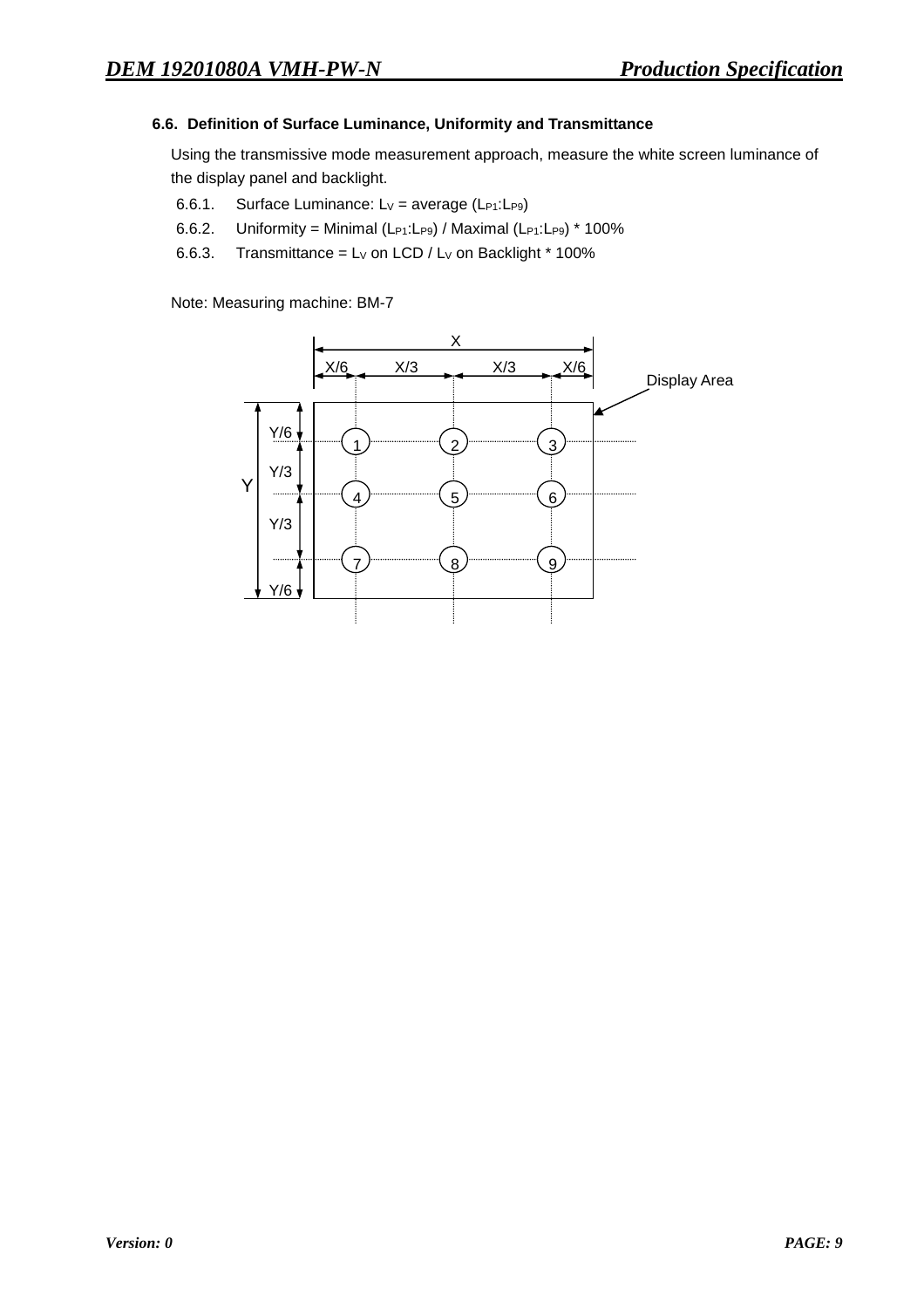

## **7. Block Diagram and Power Supply**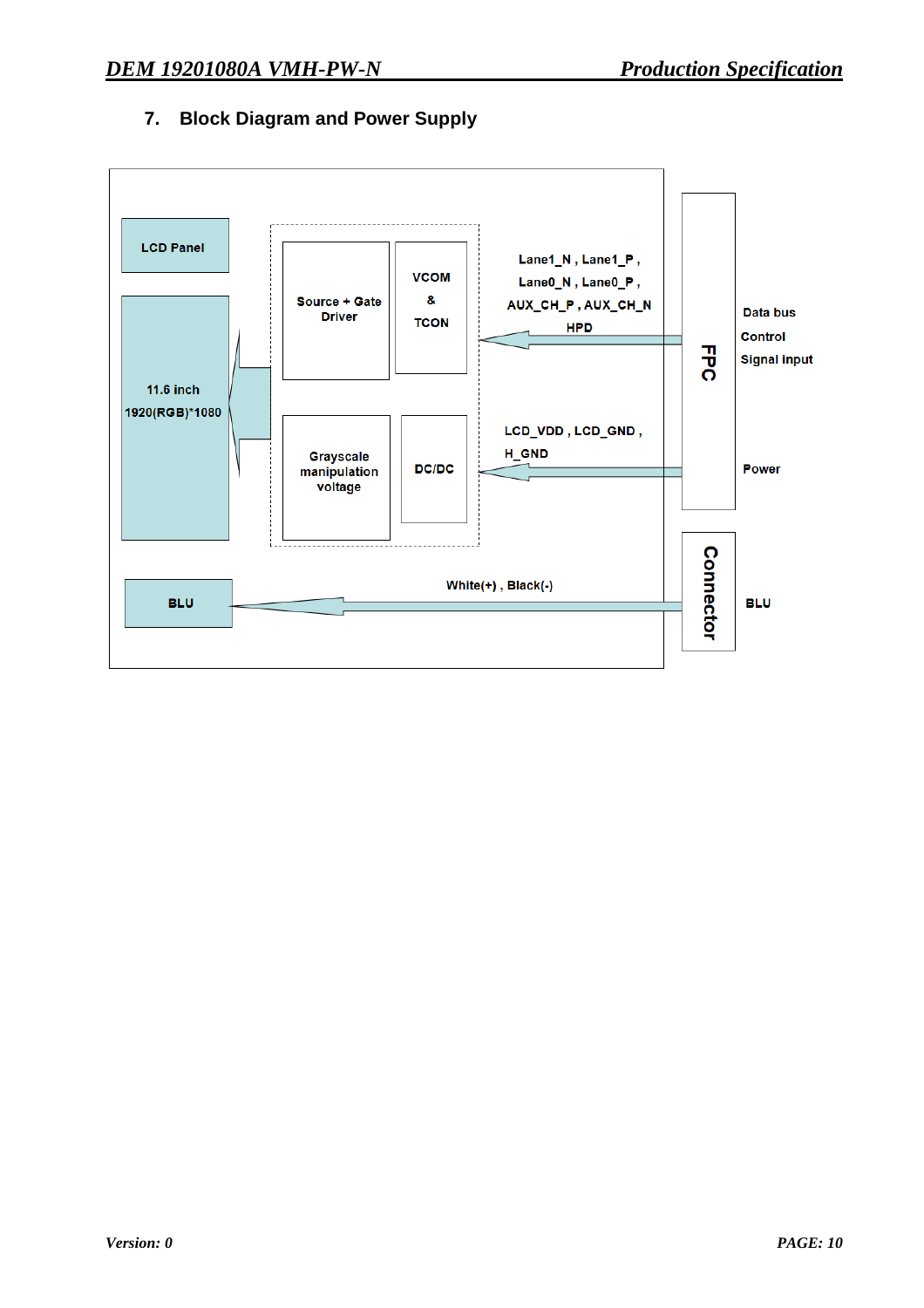| No.            | <b>Symbol</b>       | <b>Function</b>                            | <b>Remark</b>     |
|----------------|---------------------|--------------------------------------------|-------------------|
| 1              | <b>NC</b>           | Reserved for LCD                           | NOTE1             |
| $\overline{2}$ | H_GND               | <b>High Speed Ground</b>                   |                   |
| 3              | Lane1_N             | Complement Signal Link Lane 1              |                   |
| $\overline{4}$ | Lane1_P             | True Signal Link Lane 1                    |                   |
| 5              | H_GND               | <b>High Speed Ground</b>                   |                   |
| 6              | Lane <sub>0_N</sub> | Complement Signal Link Lane 0              |                   |
| $\overline{7}$ | Lane <sub>0_P</sub> | True Signal Link Lane 0                    |                   |
| 8              | H_GND               | <b>High Speed Ground</b>                   |                   |
| 9              | AUX_CH_P            | True Signal Auxiliary Channel              |                   |
| 10             | AUX_CH_N            | <b>Complement Signal Auxiliary Channel</b> |                   |
| 11             | H_GND               | <b>High Speed Ground</b>                   |                   |
| 12             | LCD_VDD             | LCD Logic and Driver Power(3.3V)           |                   |
| 13             | LCD_VDD             | LCD Logic and Driver Power(3.3V)           |                   |
| 14             | <b>NC</b>           | Reserved for LCD Manufacturer's use        | NOTE1             |
| 15             | LCD_GND             | <b>LCD Logic and Driver Ground</b>         |                   |
| 16             | LCD_GND             | <b>LCD Logic and Driver Ground</b>         |                   |
| 17             | <b>HPD</b>          | <b>HPD Signal Pin</b>                      | NOTE <sub>2</sub> |
| 18             | <b>NC</b>           | No Connection                              |                   |
| 19             | <b>NC</b>           | No Connection                              |                   |
| 20             | <b>NC</b>           | No Connection                              |                   |
| 21             | <b>NC</b>           | No Connection                              |                   |
| 22             | <b>NC</b>           | No Connection                              |                   |
| 23             | <b>NC</b>           | No Connection                              |                   |
| 24             | <b>NC</b>           | No Connection                              |                   |
| 25             | <b>NC</b>           | No Connection                              |                   |
| 26             | <b>NC</b>           | No Connection                              |                   |
| 27             | <b>NC</b>           | No Connection                              |                   |
| 28             | <b>NC</b>           | No Connection                              |                   |
| 29             | <b>NC</b>           | No Connection                              |                   |
| 30             | <b>NC</b>           | No Connection                              |                   |

### **8. Interface Pins Definition**

BLU pin:

| No. | <b>Symbol</b> | <b>Function</b> | Remark |
|-----|---------------|-----------------|--------|
|     | White $(+)$   | Led Anode       |        |
| ົ   | $Black(-)$    | Led Cathode     |        |

・Connector used :20455-030E-12 (I-PEX)

・Corresponding connector : 20453-030T (I-PEX)

Note1: Do not input any signals or any powers into a

NC pin. Keep the NC pin open.

Note2: Output circuit is as below  $(\rightarrow)$ 

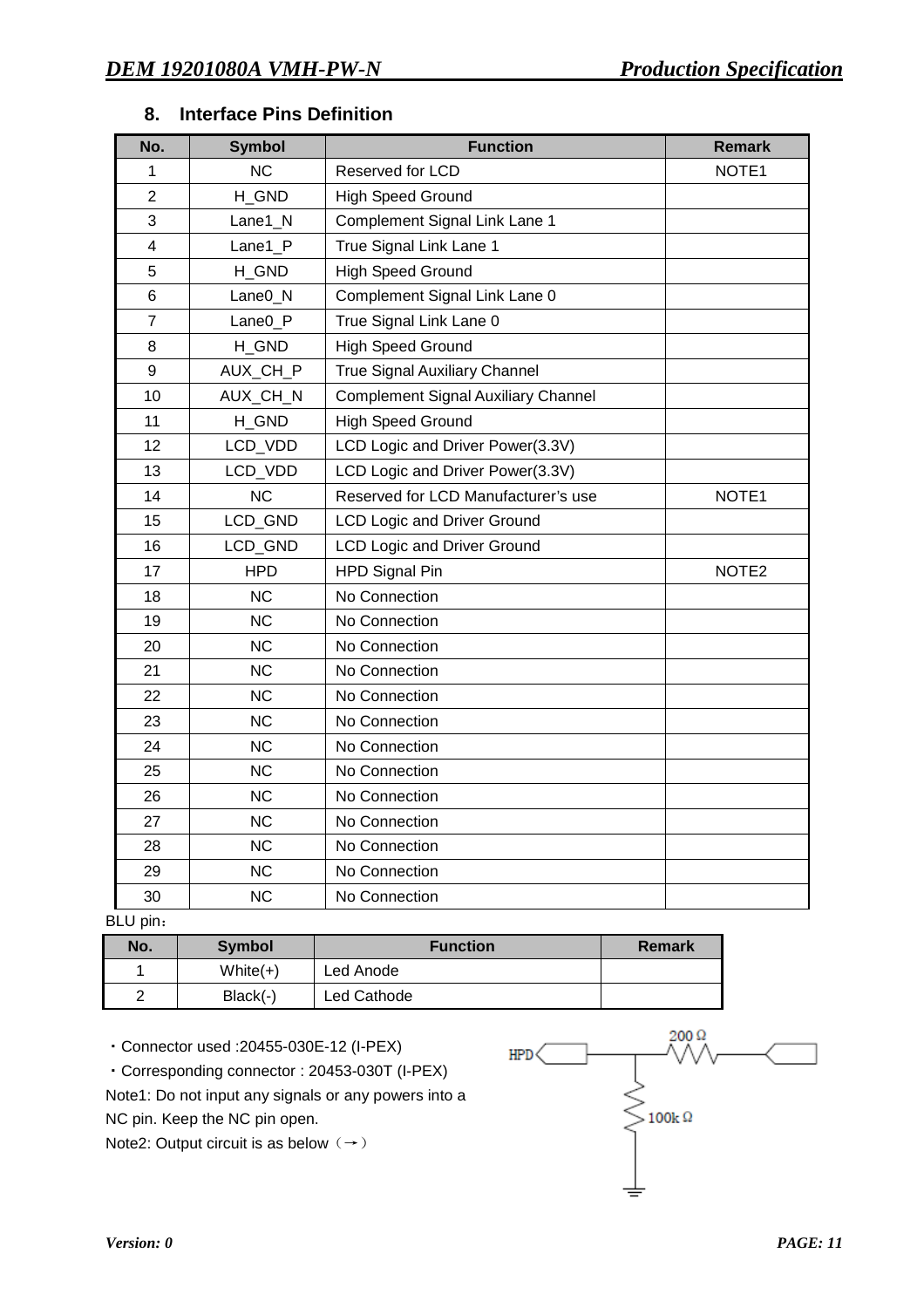### **9. AC Characteristics**

1) ON-OFF conditions for supply voltage

|                             | $dt_{\rm x}$<br>90%     |                                   |                                   | 90%                             | $-t11$<br>t12 |                               |
|-----------------------------|-------------------------|-----------------------------------|-----------------------------------|---------------------------------|---------------|-------------------------------|
| VDD(3.3V)                   | 40%<br>ਲ                |                                   |                                   | t10                             | 40%<br>10%    | $10\%$                        |
| eDP                         |                         | <b>Automatic Black Video</b>      | Video from source<br>or Sink RFB  | Automatic<br><b>Black Video</b> |               |                               |
|                             | $t3$ $\sqrt{3}$         |                                   |                                   |                                 |               |                               |
| <b>HPD</b>                  |                         |                                   |                                   |                                 |               |                               |
| <b>AUX_CH</b>               |                         |                                   | <b>AUX Channel Operational</b>    |                                 |               |                               |
| <b>MAIN LINK</b>            | 棏                       | $\mu$<br>Link<br>Idle<br>Training | Valid Video Data<br>or PSR active | Idle or off                     |               |                               |
| Display<br><b>Backlight</b> |                         | $16 \times 18$<br>ť5              | Enabled                           | $\overline{v}$                  |               |                               |
| <b>VBL</b>                  | t13                     | 90%                               |                                   |                                 |               | 90%<br>è19<br>⊻0.45V<br>0.45V |
|                             | 0.45V<br>$\overline{u}$ | 15.                               |                                   | £17,                            |               | t21<br>t20                    |
| PWM IN                      |                         |                                   |                                   |                                 |               |                               |
| <b>BL_ENABLE</b>            |                         | t16                               | Enabled                           |                                 | t18           |                               |
|                             |                         |                                   |                                   |                                 |               |                               |

[Note] Do not keep the interface signal high-impedance or unusual signal when power is on.

| Symbol | Min                      | Max                      | Unit     | Note    |
|--------|--------------------------|--------------------------|----------|---------|
| t1     | (0.5)                    | (10)                     | ms       |         |
| t2     | 0                        | 100                      | ms       |         |
| t3     | 0                        | (100)                    | ms       |         |
| (t4)   | ÷,                       | -                        | ms       |         |
| (t5)   | $\overline{a}$           | $\overline{\phantom{0}}$ | ms       |         |
| (t6)   | $\overline{\phantom{0}}$ | $\overline{\phantom{a}}$ | ms       |         |
| (t7)   | (0)                      | (50)                     | ms       |         |
| (t8)   |                          |                          | $\rm ms$ |         |
| (t9)   |                          |                          | ms       |         |
| (t10)  | (0)                      | (500)                    | ms       |         |
| t11    | (1)                      | 50                       | ms       | [Note1] |
| t12    | 500                      | $\bar{ }$                | ms       |         |
| (t13)  | $\overline{\phantom{0}}$ | -                        | ms       |         |
| t14    | 0.5                      | 10                       | ms       |         |
| t15    | (100)                    |                          | ms       |         |
| (116)  |                          |                          | ms       |         |
| t17    | 0                        | -                        | ms       |         |
| (18)   |                          | -                        | ms       |         |
| t19    | -                        | -                        | ms       |         |
| t20    | (0.1)                    | -                        | ms       |         |
| t21    | (100)                    |                          | ms       |         |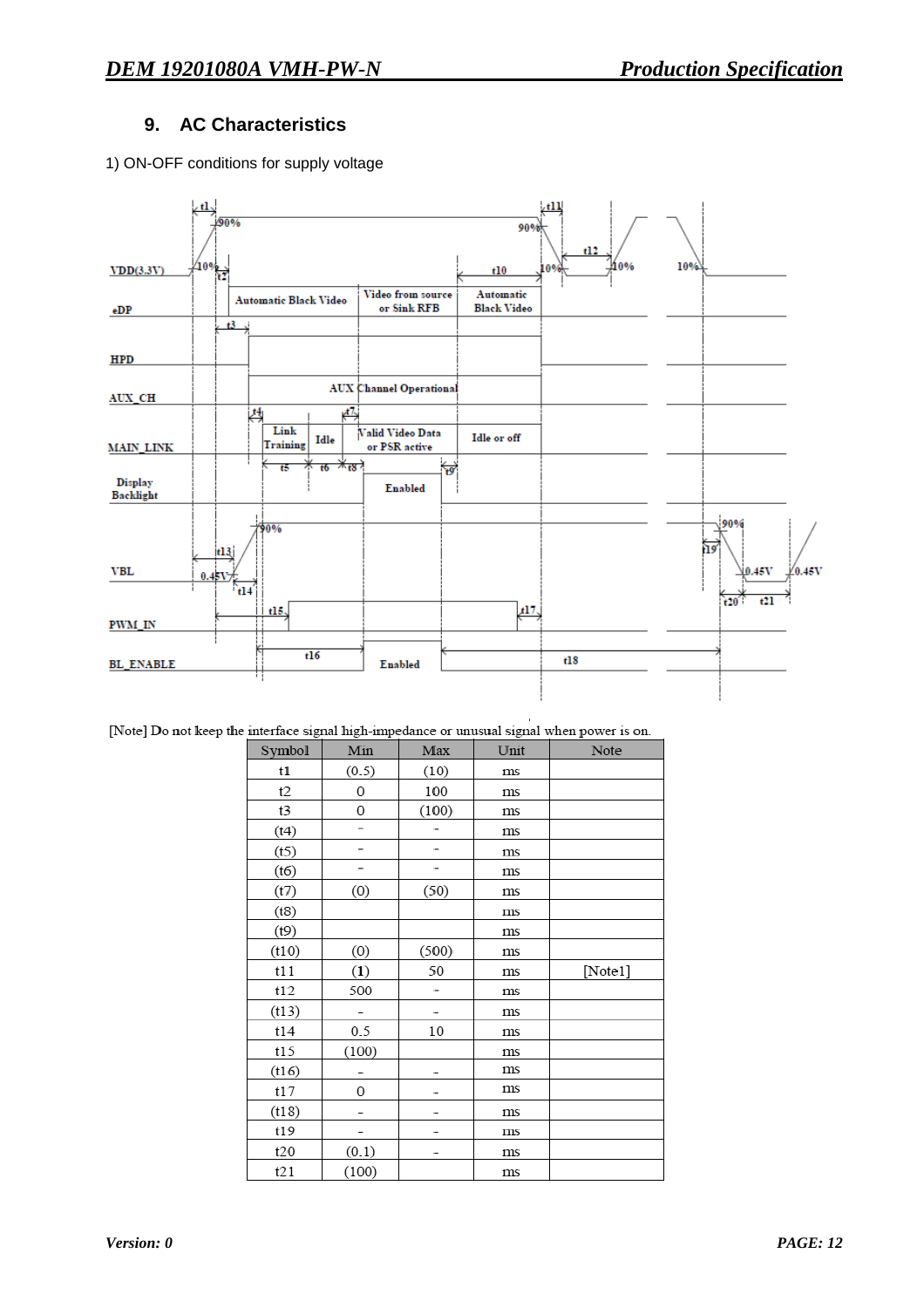#### 2) Timing Characteristics

| Parameter          |                             | Symbol  | Min.                     | Typ.  | Max.                     | Unit     | Remark          |
|--------------------|-----------------------------|---------|--------------------------|-------|--------------------------|----------|-----------------|
| Clock              | Frequency                   | $1/T_C$ |                          | 138.5 |                          | MHz      | [ $Note7-1-1$ ] |
|                    | Horizontal period           | TH      |                          | 2080  |                          | clock    |                 |
|                    |                             |         |                          | 15.02 |                          | μs       |                 |
| Data enable signal | Horizontal period<br>(High) | THd     | $\overline{\phantom{0}}$ | 1920  | $\overline{\phantom{a}}$ | clock    |                 |
|                    |                             |         |                          | 1111  |                          | line     |                 |
|                    | Vertical period             |         | TV<br>16.685<br>-        |       |                          | $\rm ms$ |                 |
|                    | Vertical period (High)      | TVd     |                          | 1080  |                          | line     |                 |

VDD=+3.0V~+3.6,Ta=-10°C~+60°C

Note: In case of using the long vertical period, the deterioration of display quality, flicker, etc, may occur.

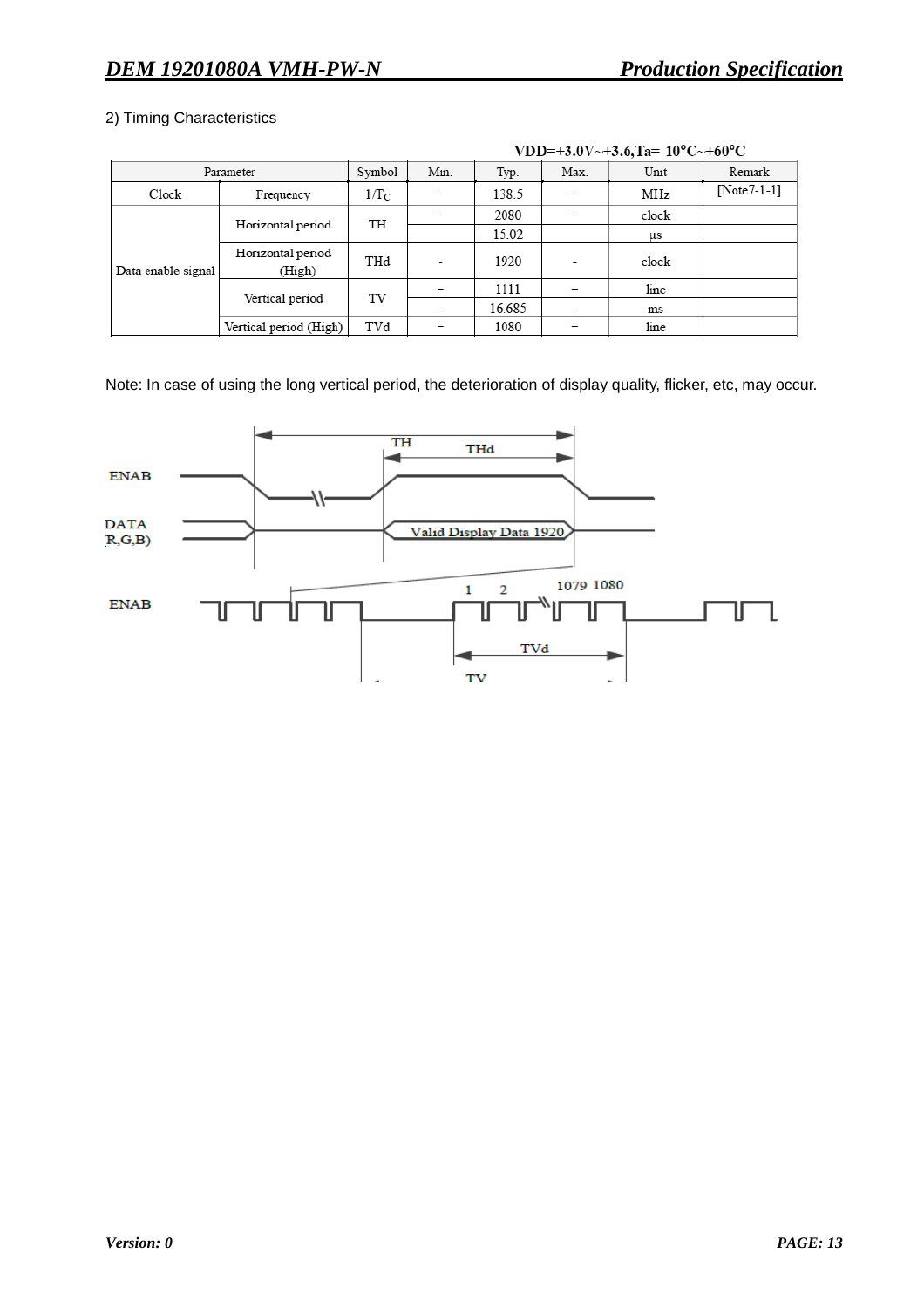### **10. Quality Assurance**

#### **10.1.Purpose**

This standard for Quality Assurance assures the quality of LCD module products supplied to customer.

#### **10.2.Standard for Quality Test**

- 10.2.1. Sampling Plan: GB2828.1-2012 Single sampling, general inspection level II
- 10.2.2. Sampling Criteria: Visual inspection: AQL 1.5 Electrical functional: AQL 0.65.
- 10.2.3. Reliability Test:

Detailed requirement refer to Reliability Test Specification.

#### **10.3.Nonconforming Analysis & Disposition**

- 10.3.1. Nonconforming analysis:
	- 10.3.1.1. Customer should provide overall information of non-conforming sample for their complaints.
	- 10.3.1.2. After receipt of detailed information from customer, the analysis of nonconforming parts usually should be finished in one week.
	- 10.3.1.3. If cannot finish the analysis on time, customer will be notified with the progress status.
- 10.3.2. Disposition of nonconforming:
	- 10.3.2.1. Non-conforming product over PPM level will be replaced.
	- 10.3.2.2. The cause of non-conformance will be analyzed. Corrective action will be discussed and implemented.

#### **10.4.Agreement Items**

Shall negotiate with customer if the following situation occurs:

- 10.4.1. There is any discrepancy in standard of quality assurance.
- 10.4.2. Additional requirement to be added in product specification.
- 10.4.3. Any other special problem.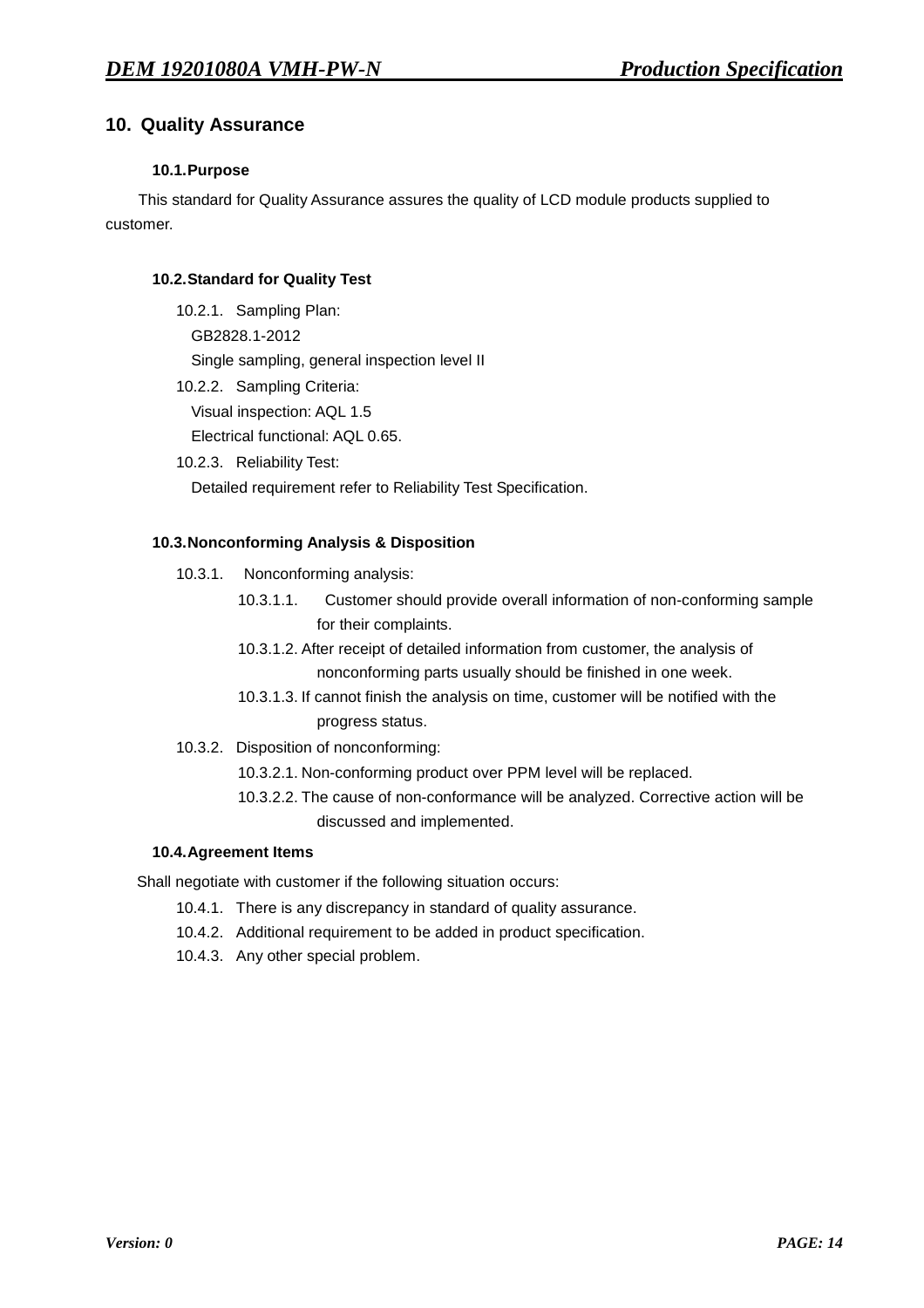#### **10.5. Standard of the Product Visual Inspection**

- 10.5.1. Appearance inspection:
	- 10.5.1.1. The inspection must be under illumination about 1000 1500 lx, and the distance of view must be at  $30 \text{cm} \pm 2 \text{cm}$ .
	- 10.5.1.2. The viewing angle should be 45° from the vertical line without reflection light or follows customer's viewing angle specifications.
	- 10.5.1.3. Definition of area: A Zone: Active Area, B Zone: Viewing Area,





10.5.2. Basic principle:

10.5.2.1. A set of sample to indicate the limit of acceptable quality level must be discussed by both us and customer when there is any dispute happened.

10.5.2.2. New item must be added on time when it is necessary.

| No. | <b>Item</b>                                                               | Criteria (Unit: mm)                                                                                              |  |  |  |  |  |  |
|-----|---------------------------------------------------------------------------|------------------------------------------------------------------------------------------------------------------|--|--|--|--|--|--|
| 01  | Black / White Spot<br><b>Foreign Material</b><br>(Round Type)<br>Pinholes | Area<br>Acc. Qty<br><b>Size</b><br>a<br>$\phi \leq 0.20$<br>Ignore<br>$N \leq 3$<br>$0.20 < \phi \leq 0.50$<br>0 |  |  |  |  |  |  |
|     | <b>Stain</b><br>Particles Inside Cell.<br>(Minor Defect)                  | $0.50 < \phi$<br>b<br>$\varphi = (a + b)/2$                                                                      |  |  |  |  |  |  |
|     |                                                                           | Distance between 2 defects should more than 5mm apart.                                                           |  |  |  |  |  |  |

#### **10.6.Inspection Specification**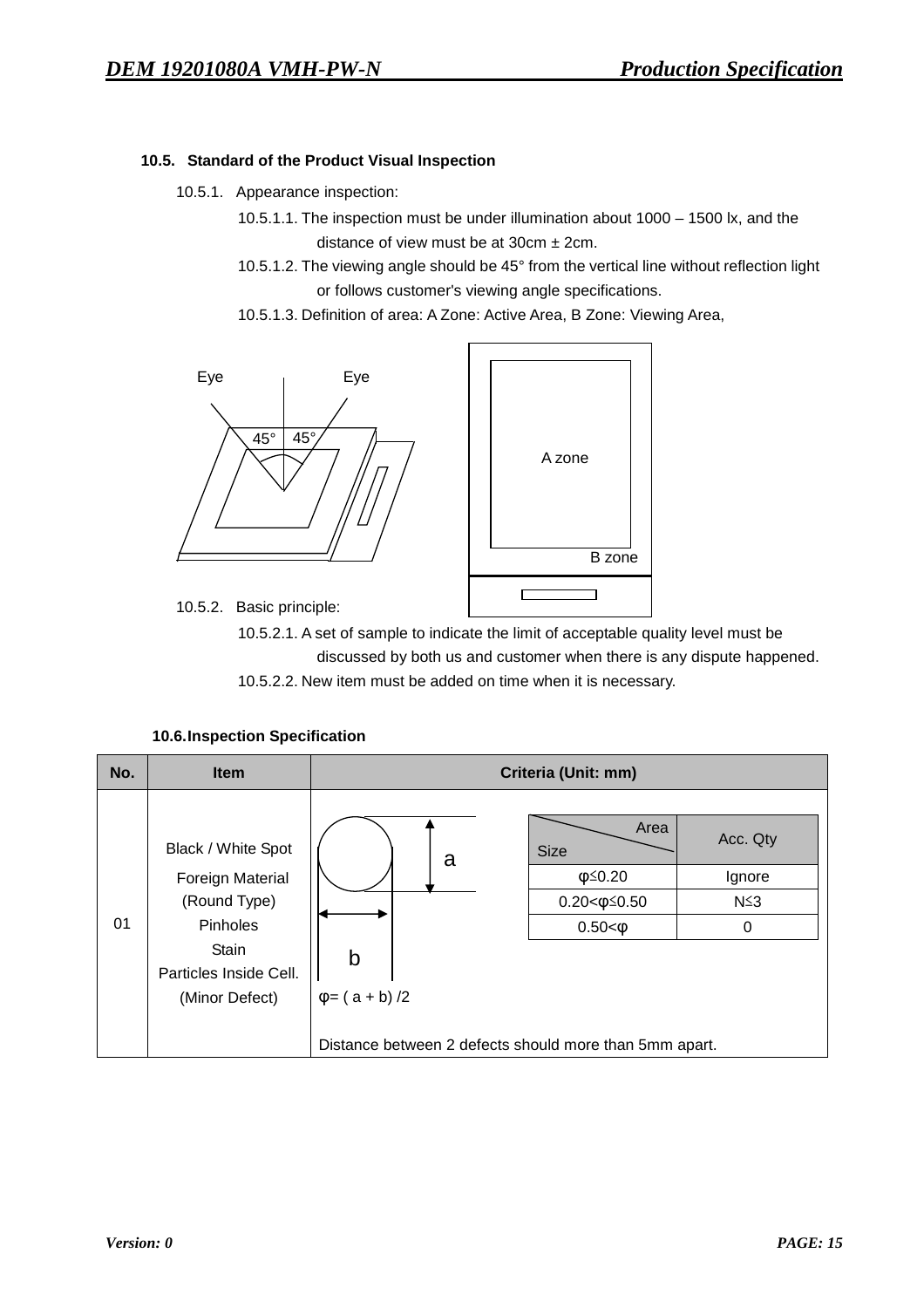┑

|    |                                                                                             | <b>Bright dot</b>                                                                                                                                                                      | <b>Display Area</b>                                             | <b>Total</b>                              | Note1  |  |  |  |
|----|---------------------------------------------------------------------------------------------|----------------------------------------------------------------------------------------------------------------------------------------------------------------------------------------|-----------------------------------------------------------------|-------------------------------------------|--------|--|--|--|
|    |                                                                                             |                                                                                                                                                                                        | $N \leqslant 2$                                                 | $N \leq 2$                                |        |  |  |  |
|    | <b>Electrical Defect</b>                                                                    | Dark dot                                                                                                                                                                               | $N \leq 4$                                                      | $N \leq 4$                                |        |  |  |  |
| 02 |                                                                                             | Total dot                                                                                                                                                                              | $N \leq 4$                                                      | $N \leq 4$                                |        |  |  |  |
|    | (Minor Defect)                                                                              | Mura                                                                                                                                                                                   | Not visible through 5% ND filters.                              |                                           | Note 2 |  |  |  |
|    |                                                                                             | Remark:<br>1. Bright dot caused by scratch and foreign object accords to item 1.                                                                                                       |                                                                 |                                           |        |  |  |  |
| 03 | <b>Black and White Line</b><br>Scratch<br>Foreign Material<br>(Line Type)<br>(Minor Defect) | W<br>Length<br>$\prime$<br>$L \leq 2.5$<br>L > 2.5<br>Distance between 2 defects should more than 3mm apart. Scratches not<br>viewable through the back of the display are acceptable. | Width<br>$W \leq 0.1$<br>$0.1 < W \leq 0.2$<br>0.2 < W<br>Total | Acc. Qty<br>Ignore<br>3<br>$\pmb{0}$<br>3 |        |  |  |  |
| 04 | <b>Glass Crack</b><br>(Minor Defect)                                                        |                                                                                                                                                                                        |                                                                 |                                           |        |  |  |  |
|    |                                                                                             | Crack is potential to enlarge, any type is not allowed.                                                                                                                                |                                                                 |                                           |        |  |  |  |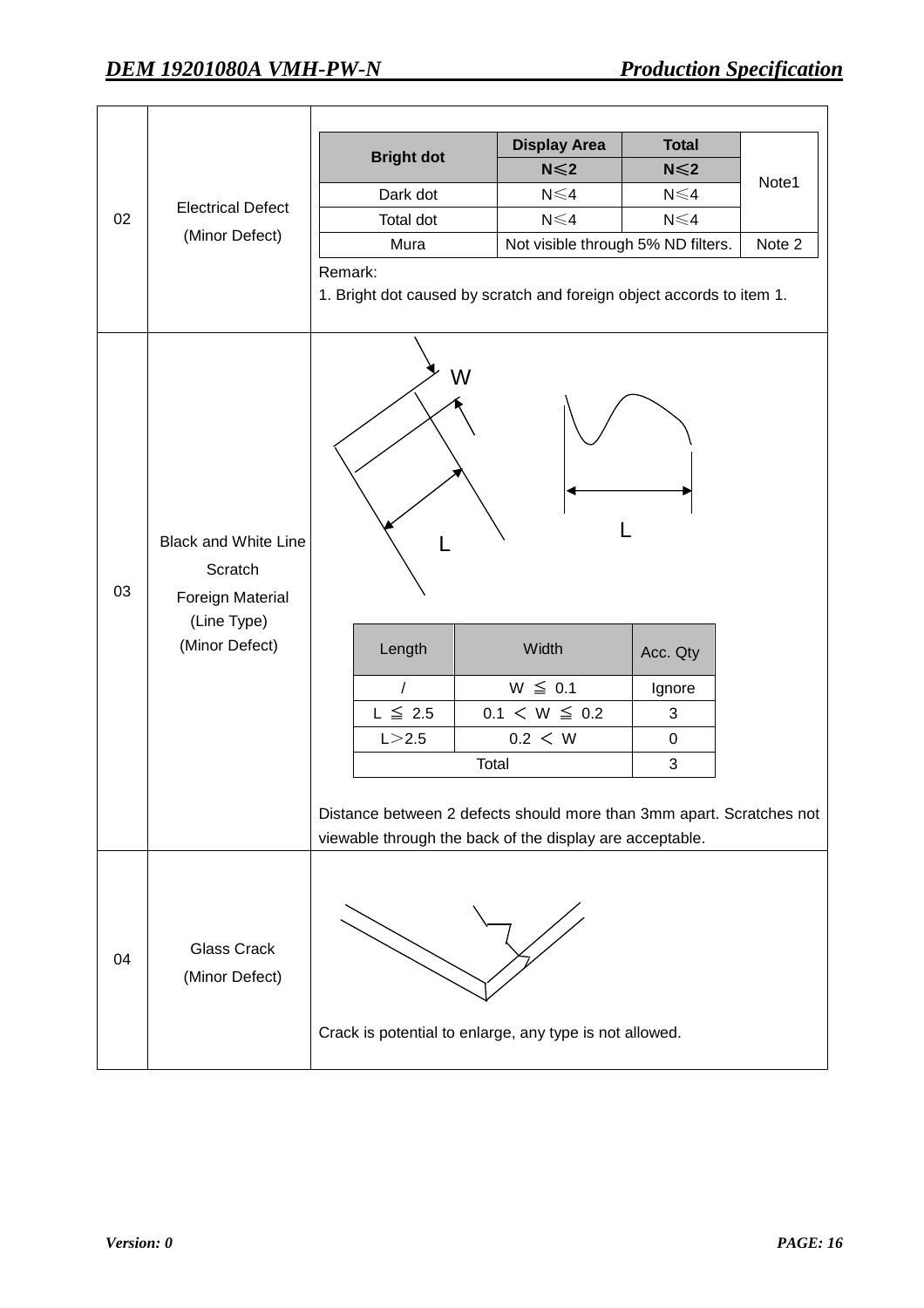|          | Glass Chipping Pad Area:<br>(Minor Defect)         |                                                |                |
|----------|----------------------------------------------------|------------------------------------------------|----------------|
|          |                                                    | Length and Width                               | Acc. Qty       |
|          |                                                    | c > 3.0, b < 1.0                               | 1              |
| 05       |                                                    | c < 3.0, b < 1.0                               | $\mathbf{3}$   |
|          |                                                    | a <glass td="" thickness<=""><td></td></glass> |                |
|          |                                                    |                                                |                |
|          | Glass Chipping Rear of Pad Area:<br>(Minor Defect) |                                                |                |
|          |                                                    | Length and Width                               | Acc. Qty       |
|          |                                                    | c > 3.0, b < 1.0                               | $\mathbf{1}$   |
| 06       |                                                    | c < 3.0, b < 1.0                               | $\overline{2}$ |
|          |                                                    | $c < 3.0$ , $b < 0.5$                          | $\overline{4}$ |
|          |                                                    | a <glass td="" thickness<=""><td></td></glass> |                |
|          |                                                    |                                                |                |
|          | <b>Glass Chipping Except Pad Area:</b>             |                                                |                |
|          | (Minor Defect)                                     |                                                |                |
|          |                                                    | Length and Width                               | Acc. Qty       |
|          |                                                    | $c > 3.0$ , b< 1.0                             | 1              |
|          |                                                    | c < 3.0, b < 1.0                               | $\overline{2}$ |
|          |                                                    | $c < 3.0$ , $b < 0.5$                          | $\overline{4}$ |
|          |                                                    | a <glass td="" thickness<=""><td></td></glass> |                |
|          |                                                    |                                                |                |
|          | <b>Glass Corner Chipping:</b>                      |                                                |                |
|          | (Minor Defect)                                     |                                                |                |
| 07<br>08 |                                                    | Length and Width                               | Acc. Qty       |
|          |                                                    | c < 3.0, b < 3.0                               | Ignore         |
|          |                                                    | a <glass td="" thickness<=""><td></td></glass> |                |
|          |                                                    |                                                |                |
|          |                                                    |                                                |                |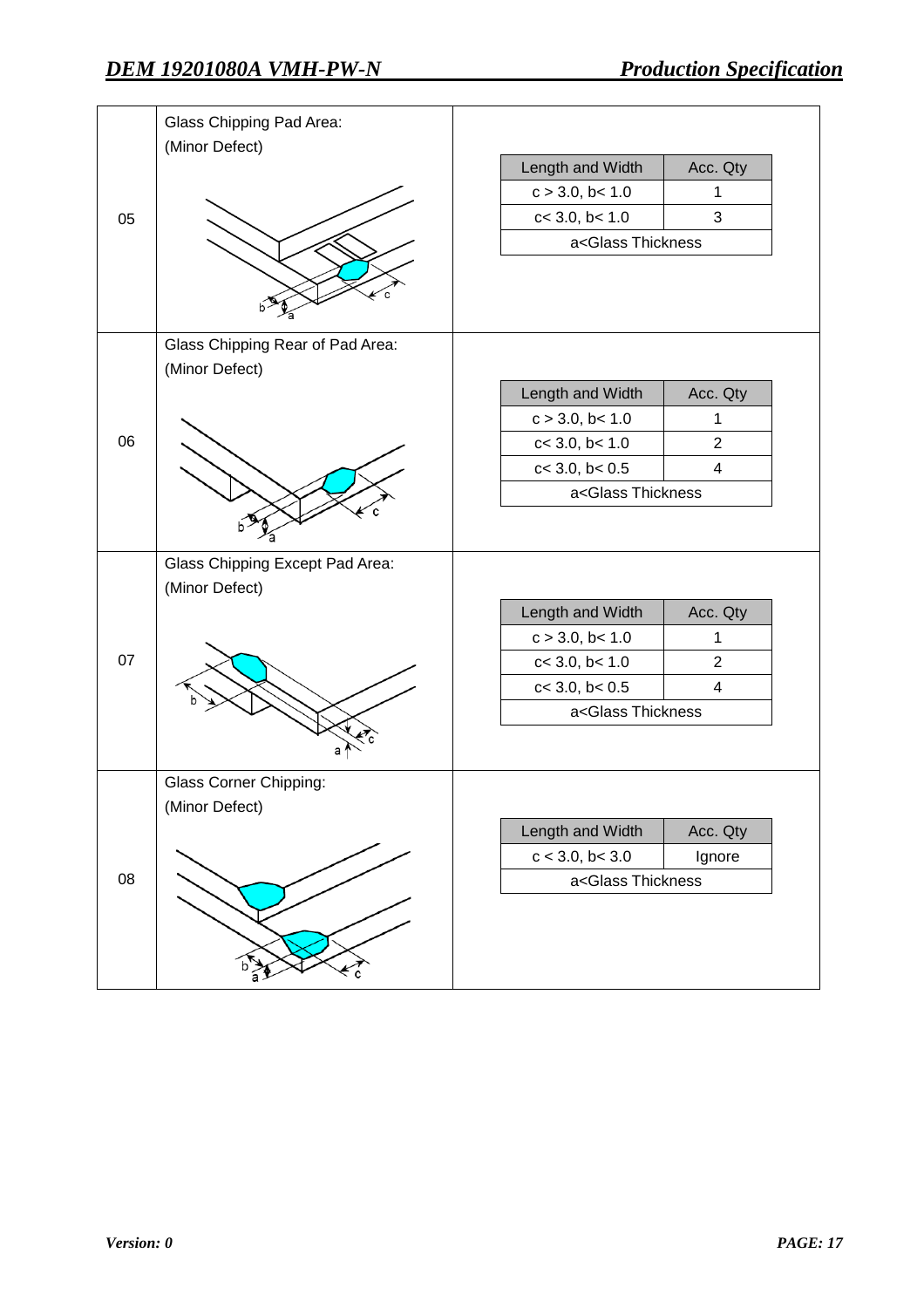| 09 | Glass Burr:<br>(Minor Defect)                                 |                                                                                                        | dimension. |                                                                             | Length<br>F < 1.0                                                             | Acc. Qty<br>Ignore<br>Glass burr don't affect assemble and module |
|----|---------------------------------------------------------------|--------------------------------------------------------------------------------------------------------|------------|-----------------------------------------------------------------------------|-------------------------------------------------------------------------------|-------------------------------------------------------------------|
| 10 | FPC Defect:<br>(Minor Defect)<br>$w \rightarrow$<br>→∃<<br>a. |                                                                                                        |            | (w: circuitry width.)                                                       | 10.1 Dent, pinhole width a <w 3.<br="">10.2 Open circuit is unacceptable.</w> | 10.3 No oxidation, contamination and distortion.                  |
| 11 | <b>Bubble on Polarizer</b><br>(Minor Defect)                  |                                                                                                        |            | Diameter<br>$\phi \leq 0.30$<br>$0.30 < \phi \leq 0.50$<br>$0.50 < \varphi$ | Acc. Qty<br>Ignore<br>$N \leq 2$<br>$N=0$                                     |                                                                   |
| 12 | Dent on Polarizer<br>(Minor Defect)                           |                                                                                                        |            | Diameter<br>$\varphi \leq 0.25$<br>$0.25 < \phi \leq 0.50$<br>$0.50 < \phi$ | Acc. Qty<br>Ignore<br>$N \leq 4$<br>None                                      |                                                                   |
| 13 | Bezel                                                         | 13.1 No rust, distortion on the Bezel.<br>13.2 No visible fingerprints, stains or other contamination. |            |                                                                             |                                                                               |                                                                   |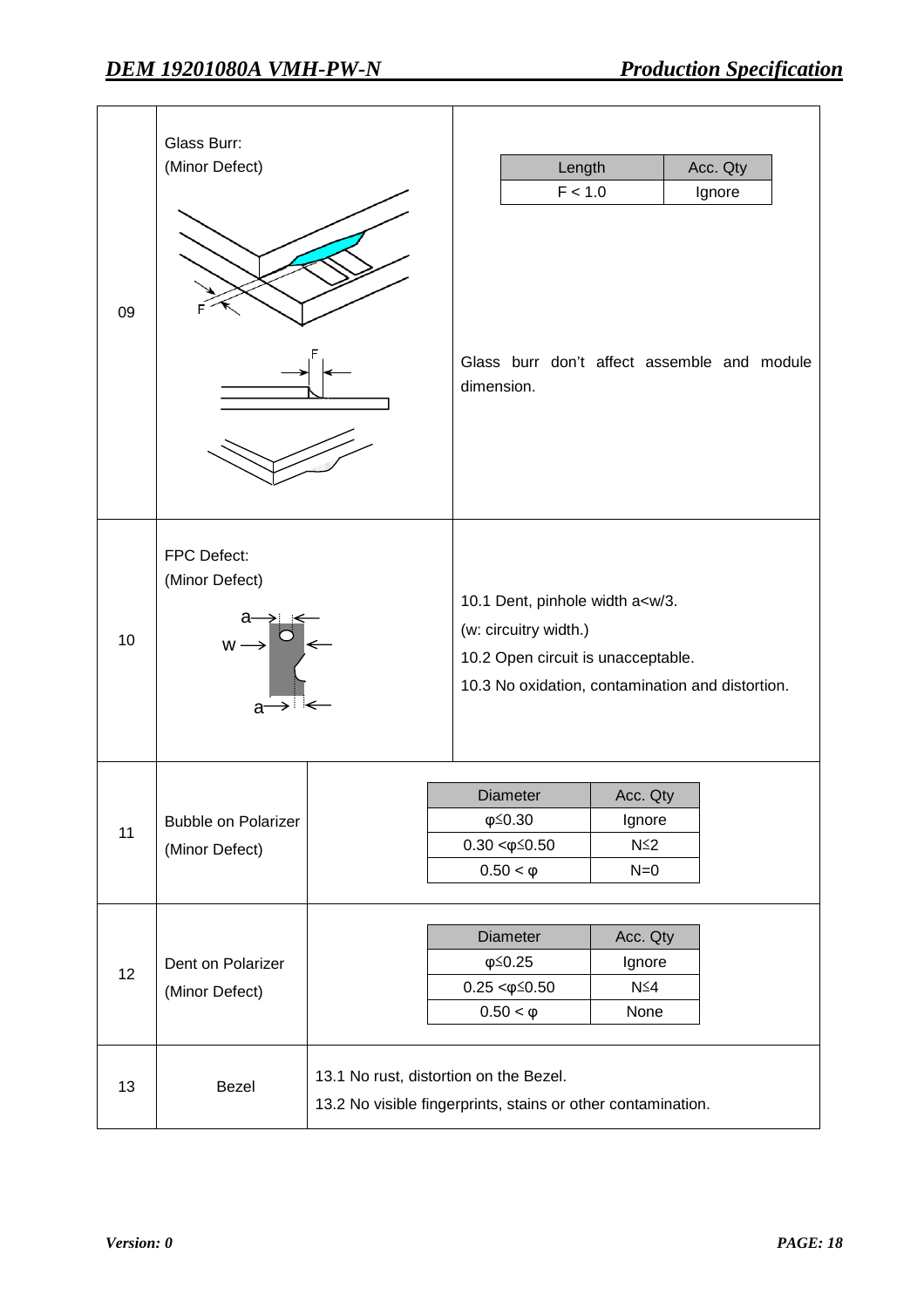| 14 | PCB                                        | 14.1 No distortion or contamination on PCB terminals.<br>14.2 All components on PCB must same as documented on the<br>BOM/component layout.<br>14.3 Follow IPC-A-600F.                                                                                                                                           |
|----|--------------------------------------------|------------------------------------------------------------------------------------------------------------------------------------------------------------------------------------------------------------------------------------------------------------------------------------------------------------------|
| 15 | Soldering                                  | Follow IPC-A-610C standard                                                                                                                                                                                                                                                                                       |
| 16 | <b>Electrical Defect</b><br>(Major Defect) | The below defects must be rejected.<br>16.1 Missing vertical / horizontal segment,<br>16.2 Abnormal Display.<br>16.3 No function or no display.<br>16.4 Current exceeds product specifications.<br>16.5 LCD viewing angle defect.<br>16.6 No Backlight.<br>16.7 Dark Backlight.<br>16.8 Touch Panel no function. |

Remark: LCD Panel Broken shall be rejected. Defect out of LCD viewing area is acceptable.

#### **10.7.Classification of Defects**

- 10.7.1. Visual defects (Except no / wrong label) are treated as minor defect and electrical defect is major.
- 10.7.2. Two minor defects are equal to one major in lot sampling inspection.

#### **10.8.Identification/marking criteria**

Any unit with illegible / wrong /double or no marking/ label shall be rejected.

#### **10.9.Packing**

- 10.9.1. There should be no damage of the outside carton box, each packaging box should have one identical label.
- 10.9.2. Modules inside package box should have compliant mark.
- 10.9.3. All direct package materials shall offer ESD protection.

**Note1**: Bright dot is defined as the defective area of the dot is larger than 50% of one sub-pixel area.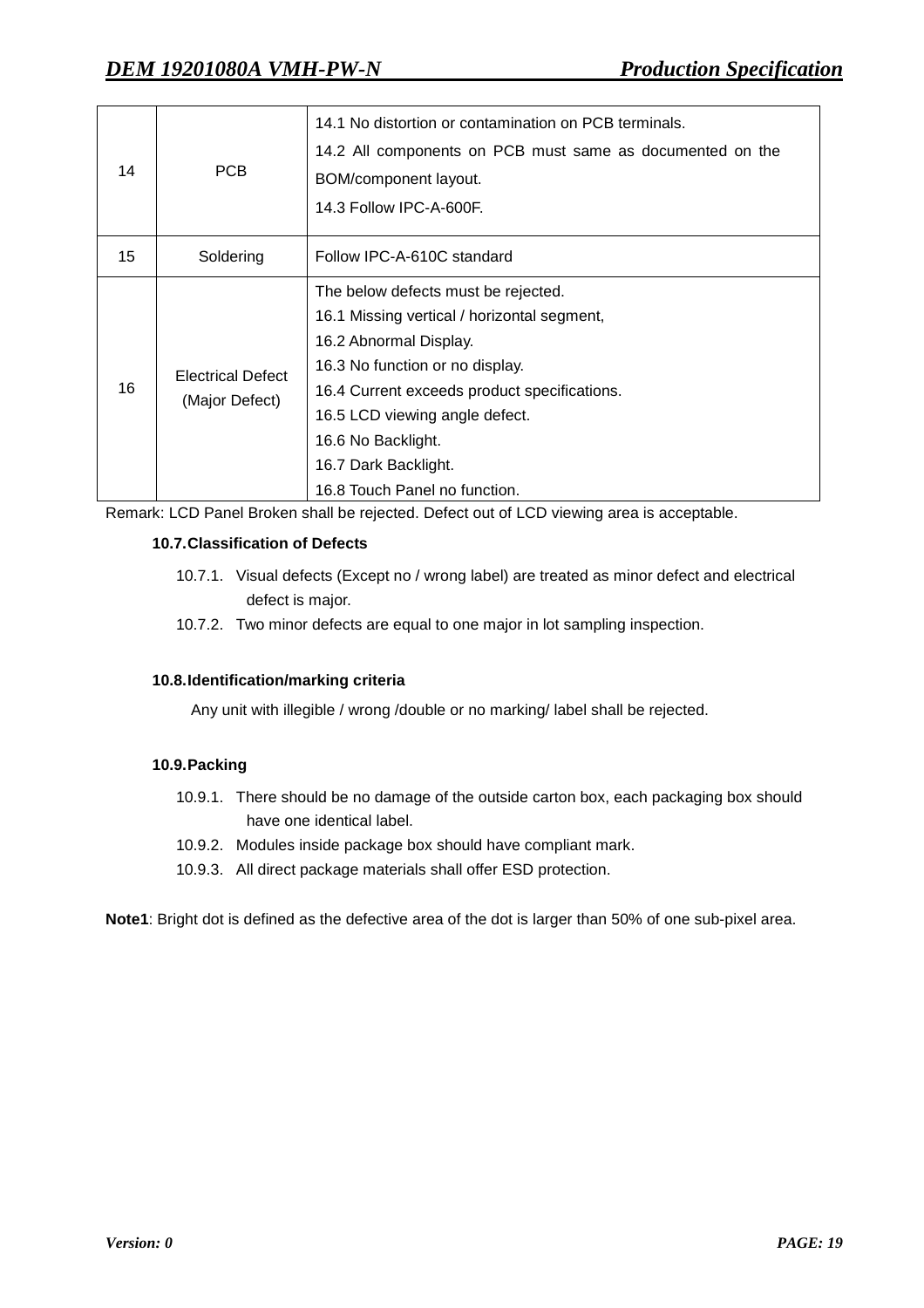

Bright dot: The bright dot size defect at black display pattern. It can be recognized by 2% transparency of filter when the distance between eyes and panel is 350mm±50mm.

Dark dot: Cyan, Magenta or Yellow dot size defect at white display pattern. It can be recognized by 5% transparency of filter when the distance between eyes and panel is 350mm $\pm$ 50mm.

**Note2:** Mura on display which appears darker / brighter against background brightness on parts of display area.

| <b>No</b>      | <b>Item</b>                        | <b>Condition</b>                                                                               | Quantity       | Criteria               |
|----------------|------------------------------------|------------------------------------------------------------------------------------------------|----------------|------------------------|
| 1              | <b>High Temperature Operating</b>  | 70°C, 96Hrs                                                                                    | $\overline{2}$ | GB/T2423.2<br>$-2008$  |
| 2              | Low Temperature Operating          | $-20^{\circ}$ C, 96Hrs                                                                         | $\overline{2}$ | GB/T2423.1<br>$-2008$  |
| 3              | <b>High Humidity</b>               | 40°C, 90%RH, 96Hrs                                                                             | $\overline{2}$ | GB/T2423.3<br>$-2016$  |
| 4              | <b>High Temperature Storage</b>    | 80°C, 96Hrs                                                                                    | $\overline{2}$ | GB/T2423.2<br>$-2008$  |
| 5              | Low Temperature Storage            | $-30^{\circ}$ C, 96Hrs                                                                         | $\overline{2}$ | GB/T2423.1<br>$-2008$  |
| 6              | <b>Thermal Cycling Test</b>        | 0°C, 60min~50°C, 60min,<br>20 cycles.                                                          | $\overline{2}$ | GB/T2423.22<br>$-2012$ |
| $\overline{7}$ | Packing Vibration                  | Frequency range: 10Hz~50Hz<br>Acceleration of gravity:5G<br>X, Y, Z 30 min for each direction. | $\overline{2}$ | GB/T5170.14<br>$-2009$ |
| 8              | <b>Electrical Static Discharge</b> | Air: $\pm$ 4kV 150pF/330 $\Omega$ 5 times                                                      | $\overline{2}$ | GB/T17626.2            |
|                |                                    | Contact: $\pm 2kV$ 150pF/330 $\Omega$ 5 times                                                  |                | $-2018$                |
| 9              | Drop Test<br>(Packaged)            | Height:80 cm,1 corner, 3 edges,<br>6 surfaces.                                                 | $\overline{2}$ | GB/T2423.8<br>$-1995$  |

## **11. Reliability Specification**

Note1. No defection cosmetic and operational function allowable.

Note2. Total current Consumption should be below double of initial value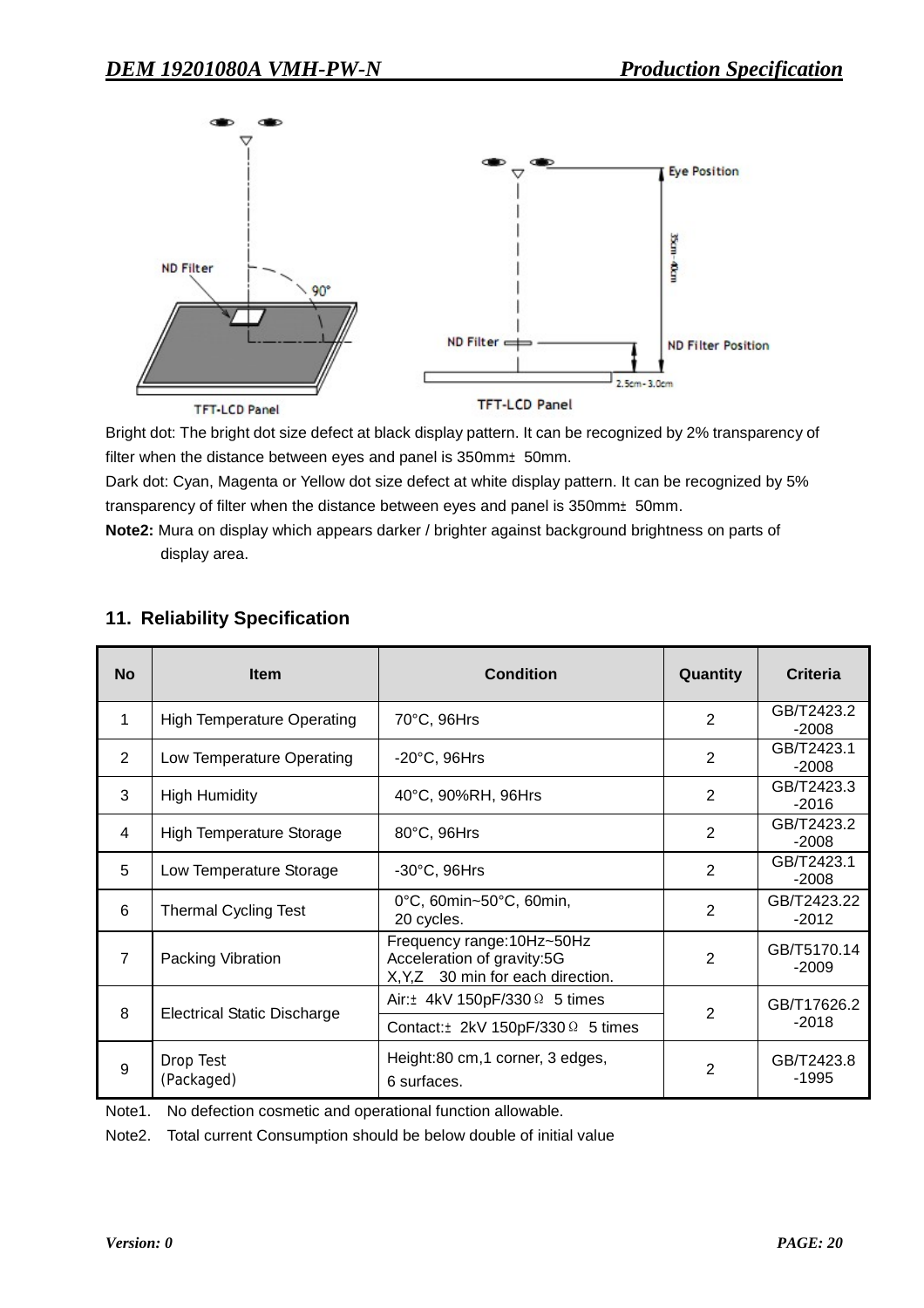### **12. Precautions and Warranty**

#### **12.1.Safety**

- 12.1.1. The liquid crystal in the LCD is poisonous. Do not put it in your mouth. If the liquid crystal touches your skin or clothes, wash it off immediately using soap and water.
- 12.1.2. Since the liquid crystal cells are made of glass, do not apply strong impact on them. Handle with care.

#### **12.2.Handling**

- 12.2.1. Reverse and use within ratings in order to keep performance and prevent damage.
- 12.2.2. Do not wipe the polarizer with dry cloth, as it might cause scratch. If the surface of the LCD needs to be cleaned, wipe it swiftly with cotton or other soft cloth soaked with petroleum IPA, do not use other chemicals.

#### **12.3.Storage**

- 12.3.1. Do not store the LCD module beyond the specified temperature ranges.
- 12.3.2. Strong light exposure causes degradation of polarizer and color filter.

#### **12.4.Metal Pin (Apply to Products with Metal Pins)**

- 12.4.1. Pins of LCD and Backlight
	- 12.4.1.1. Solder tip can touch and press on the tip of Pin LEAD during the soldering
	- 12.4.1.2. Recommended Soldering Conditions

Solder Type: Sn96.3~94-Ag3.3~4.3-Cu0.4~1.1

Maximum Solder Temperature: 370℃

Maximum Solder Time: 3s at the maximum temperature

Recommended Soldering Temp: 350±20℃

Typical Soldering Time: ≤3s

12.4.1.3. Solder Wetting



- 12.4.2. Pins of EL
	- 12.4.2.1. Solder tip can touch and press on the tip of EL leads during soldering.
	- 12.4.2.2. No Solder Paste on the soldering pad on the motherboard is recommended.
	- 12.4.2.3. Recommended Soldering Conditions

Solder type: Nippon Alimit Leadfree SR-34, size 0.5mm

Recommended Solder Temperature: 270~290℃

Typical Soldering Time: ≤2s

Minimum solder distance from EL lamp (body):2.0mm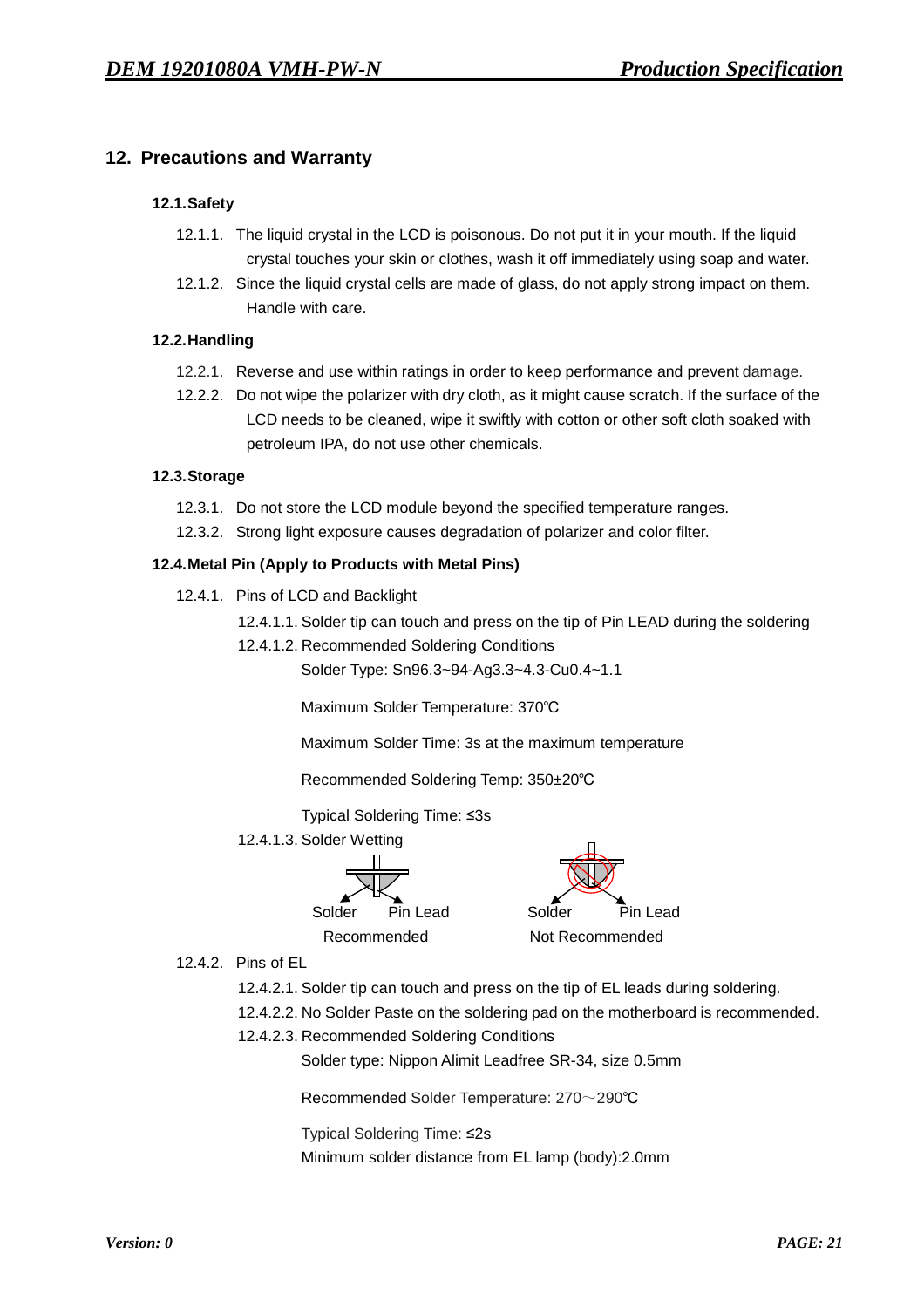12.4.2.4. No horizontal press on the EL leads during soldering.

12.4.2.5. 180° bend EL leads three times is not allowed.

12.4.2.6. Solder Wetting





12.4.2.7. The type of the solder iron:

Recommended Not Recommended

Recommended Not Recommended

12.4.2.8. Solder Pad

 $\begin{array}{|c|c|c|}\n\hline\n&0.8 & 1.0 \\
\hline\n&0.8 & 1.0 \\
\hline\n\end{array}$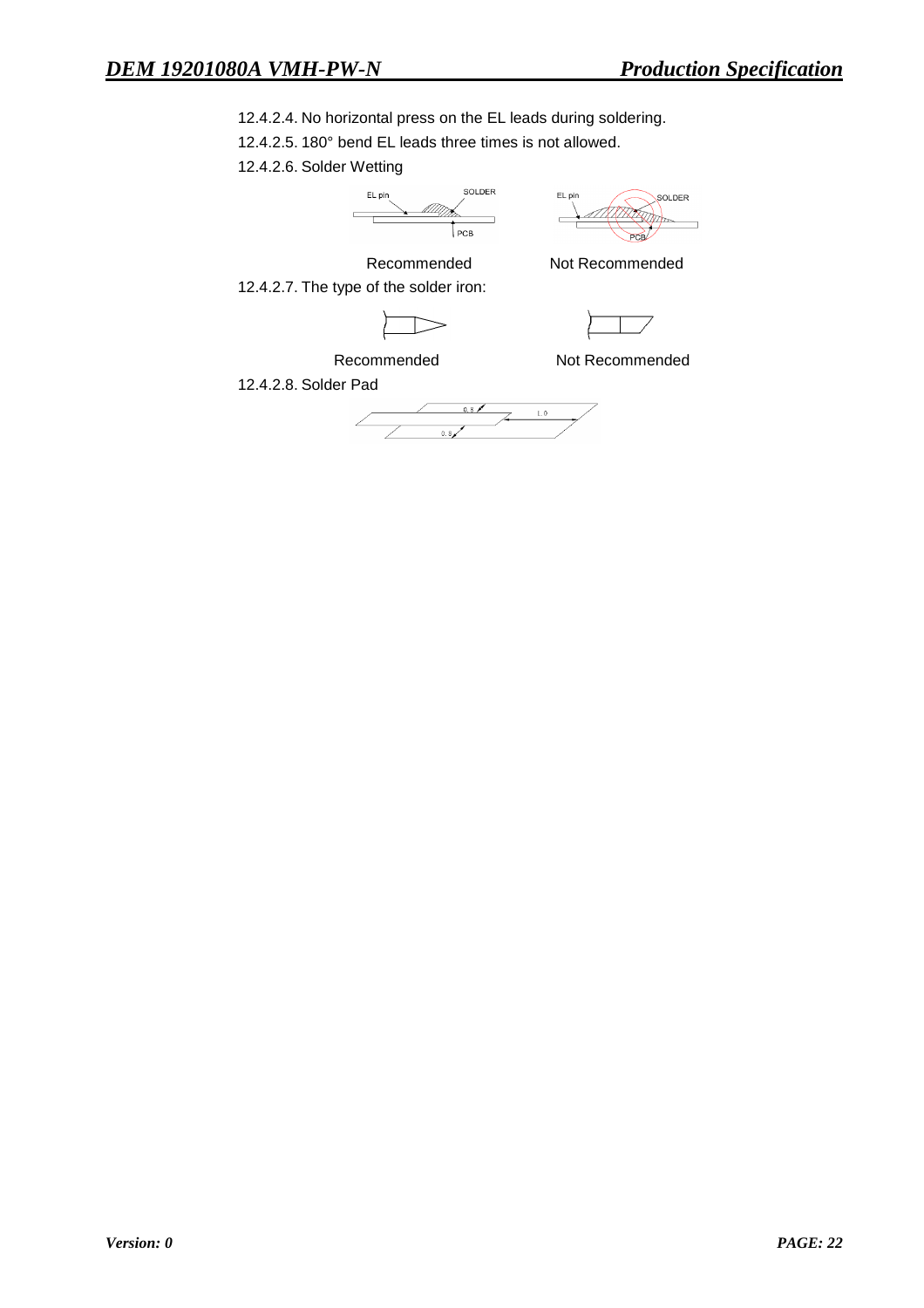#### **12.5.Operation**

- 12.5.1. Do not drive LCD with DC voltage
- 12.5.2. Response time will increase below lower temperature
- 12.5.3. Display may change color with different temperature
- 12.5.4. Mechanical disturbance during operation, such as pressing on the display area, may cause the segments to appear "fractured".
- 12.5.5. Do not connect or disconnect the LCM to or from the system when power is on.
- 12.5.6. Never use the LCM under abnormal condition of high temperature and high humidity.
- 12.5.7. Module has high frequency circuits. Sufficient suppression to the electromagnetic interface shall be done by system manufacturers. Grounding and shielding methods may be important to minimize the interference.
- 12.5.8. Do not display the fixed pattern for long time(we suggest the time not longer than one hour) because it may develop image sticking due to the TFT structure.

### **12.6.Static Electricity**

- 12.6.1. CMOS LSIs are equipped in this unit, so care must be taken to avoid the electro-static charge, by ground human body, etc.
- 12.6.2. The normal static prevention measures should be observed for work clothes and benches.
- 12.6.3. The module should be kept into anti-static bags or other containers resistant to static for storage.

#### **12.7.Limited Warranty**

- 12.7.1. Our warranty liability is limited to repair and/or replacement. We will not be responsible for any consequential loss.
- 12.7.2. If possible, we suggest customer to use up all modules in six months. If the module storage time over twelve months, we suggest that recheck it before the module be used.
- 12.7.3. After the product shipped, any product quality issues must be feedback within three months, otherwise, we will not be responsible for the subsequent or consequential events.